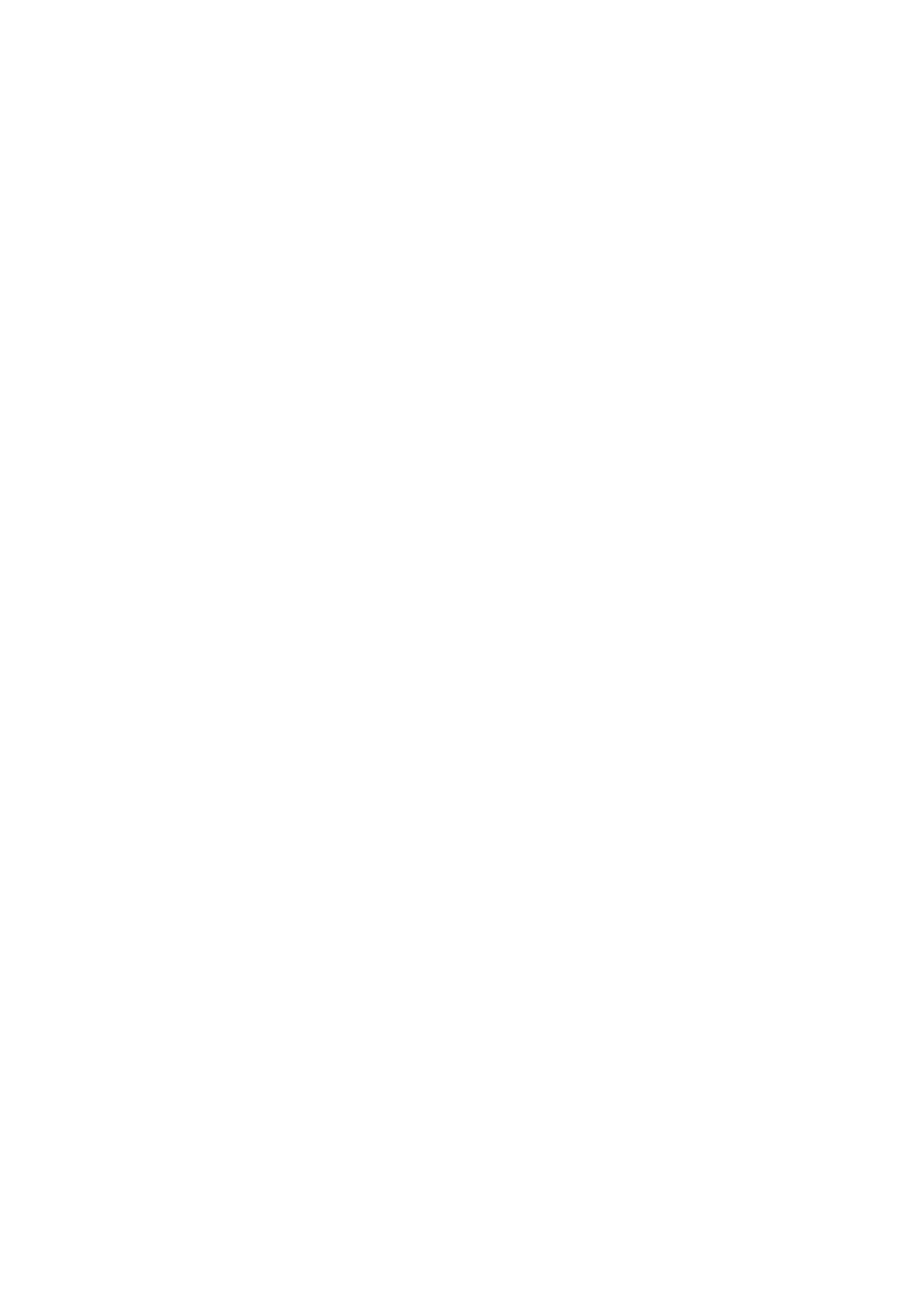# **for atypical workers<br>
during the pandemic**<br>
Measures, policy debates<br>
and trade union involvement<br>
in eight member states<br>
Slavina Spasova, Dalila Ghailani,<br>
Sebastiano Sabato and Bart Vanhercke **Social protection for atypical workers during the pandemic**

Measures, policy debates and trade union involvement in eight member states

Slavina Spasova, Dalila Ghailani, Sebastiano Sabato and Bart Vanhercke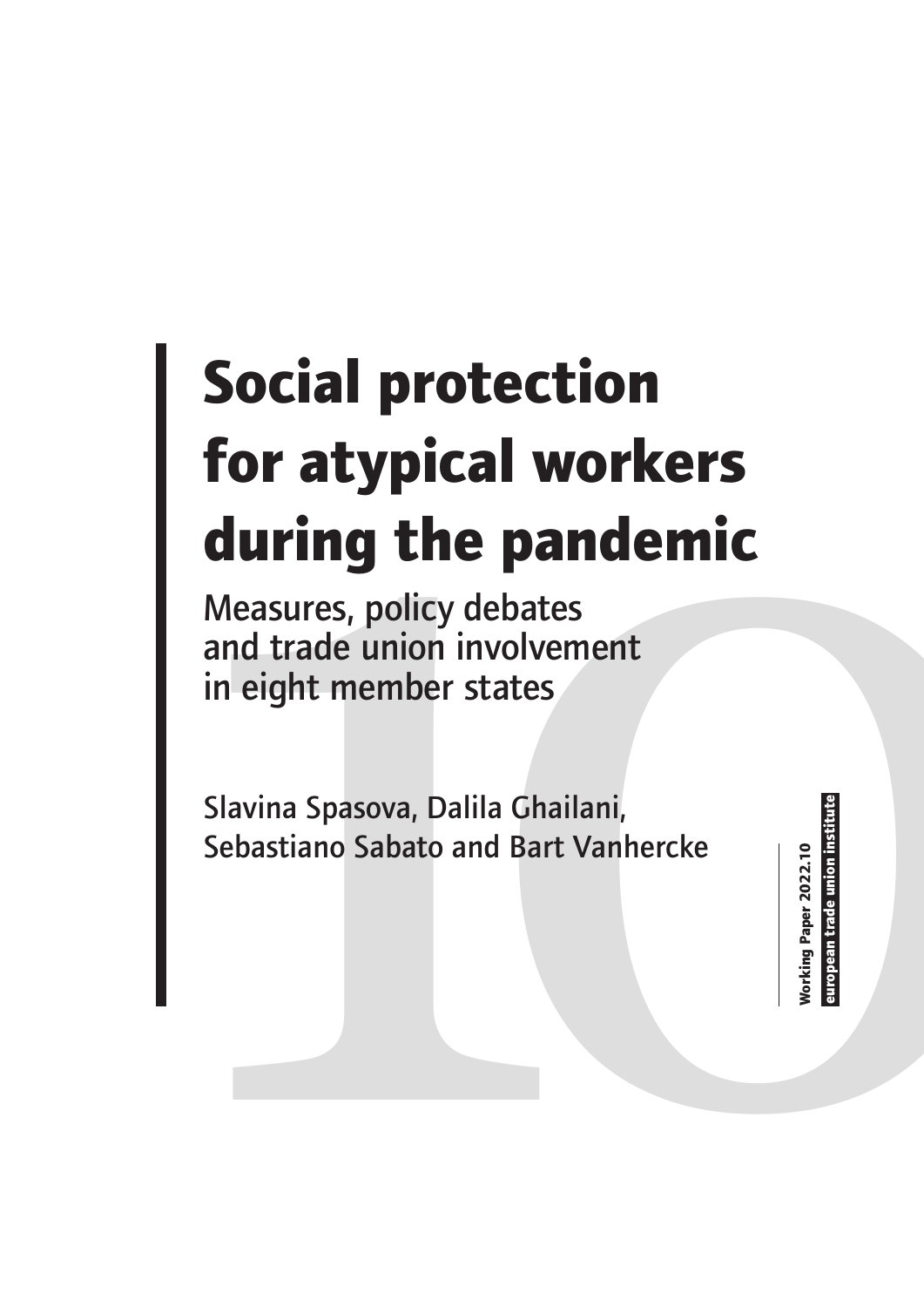Slavina Spasova, PhD in Political Sciences, is a senior researcher at the European Social Observatory (OSE). Her research focuses on social protection and employment related subjects such as non-standard workers and self-employed, reforms of pensions and long-term care. Contact: spasova@ose.be

Dalila Ghailani, Master in Law and Advance Master in European Business Law, is a senior researcher at the OSE. Her research interests include employment, gender equality, fundamental rights and social protection. Contact: ghailani@ose.be

Sebastiano Sabato, PhD in Political Sciences, is a senior researcher at the OSE. His research interests include EU socio-economic governance, comparative social policy and policies related to the socio-ecological transition. Contact: sabato@ose.be

Bart Vanhercke, PhD in Social Science, is the director at the OSE. His current research focuses on the social dimension of European economic governance, including in the context of the recovery plan for Europe. Contact: vanhercke@ose.be

Citing this working paper: Spasova S., Ghailani D., Sabato S., and Vanhercke B. (2022) Social protection for atypical workers during the pandemic. Measures, policy debates and trade union involvement in eight member states, Working Paper 2022.10, Brussels, ETUI.

ETUI publications are published to elicit comment and to encourage debate. The views expressed are those of the author(s) alone and do not necessarily represent the views of the ETUI nor those of the members of its general assembly.

Brussels, 2022 © Publisher: ETUI aisbl, Brussels All rights reserved Print: ETUI Printshop, Brussels

D/2022/10.574/16 ISSN 1994-4446 (print version) ISSN 1994-4454 (electronic version)



The ETUI is financially supported by the European Union. The European Union is not responsible for any use made of the information contained in this publication.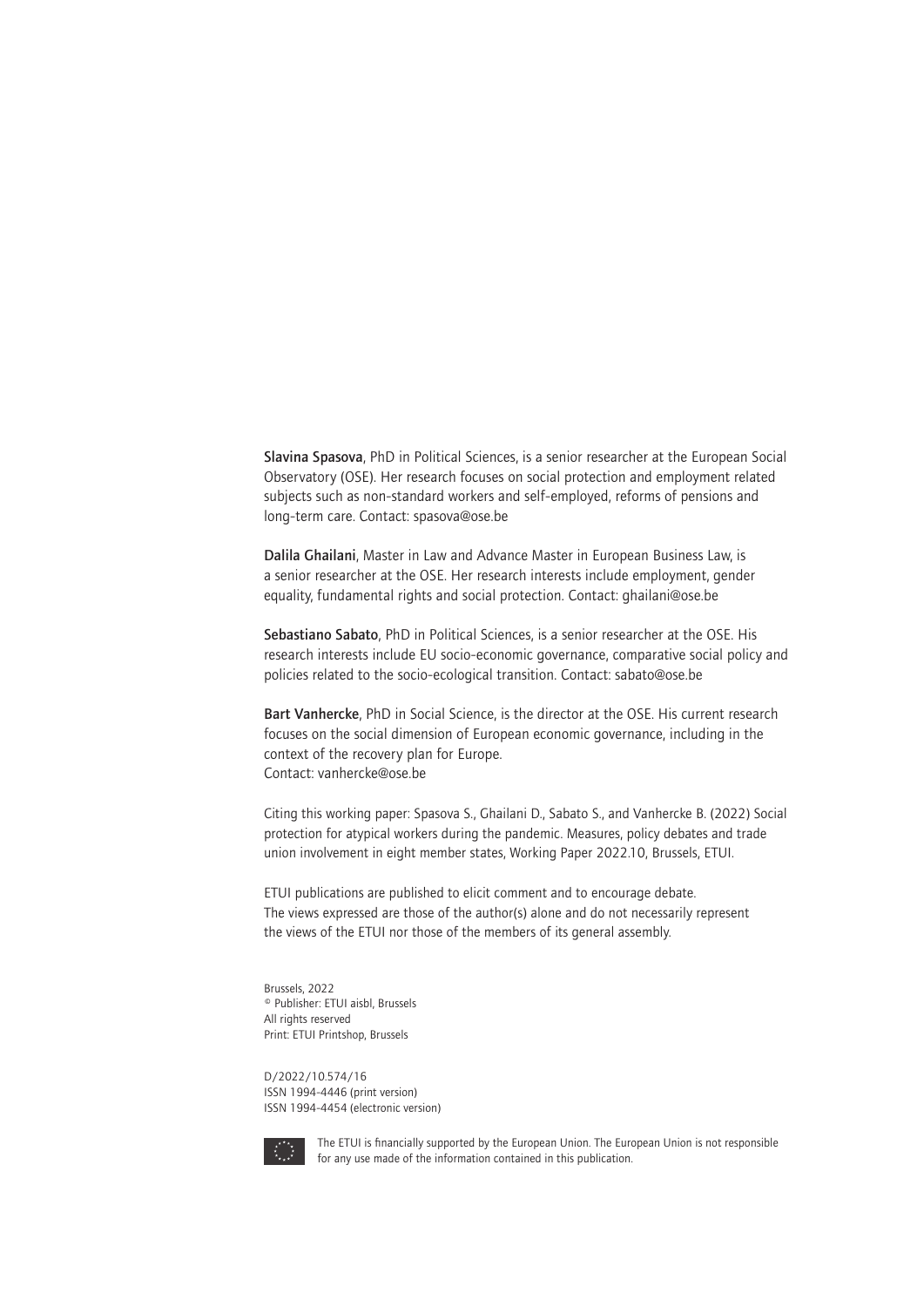# **Table of contents**

| 1.               | Social protection measures in the EU during the pandemic:                                                                    |  |
|------------------|------------------------------------------------------------------------------------------------------------------------------|--|
| 2.<br>2.1<br>2.2 | Measures for salaried workers: improved access but gaps remain  11<br>Access to unemployment benefits for the self-employed: |  |
|                  |                                                                                                                              |  |
| 3.               |                                                                                                                              |  |
| 3.1<br>3.2       | Covid-19 related improvements for non-standard workers<br>Potential effects of the measures on non-standard workers          |  |
|                  |                                                                                                                              |  |
| 4.               |                                                                                                                              |  |
| 4.1              |                                                                                                                              |  |
| 4.2              | Potential effects on non-standard workers and the self-employed  24                                                          |  |
| 5.               | Trade unions: (how) have they been involved in the pandemic measures? 25                                                     |  |
| 6.               | Debates and prospects: has the crisis improved access to social protection?  28                                              |  |
|                  |                                                                                                                              |  |
|                  |                                                                                                                              |  |
|                  |                                                                                                                              |  |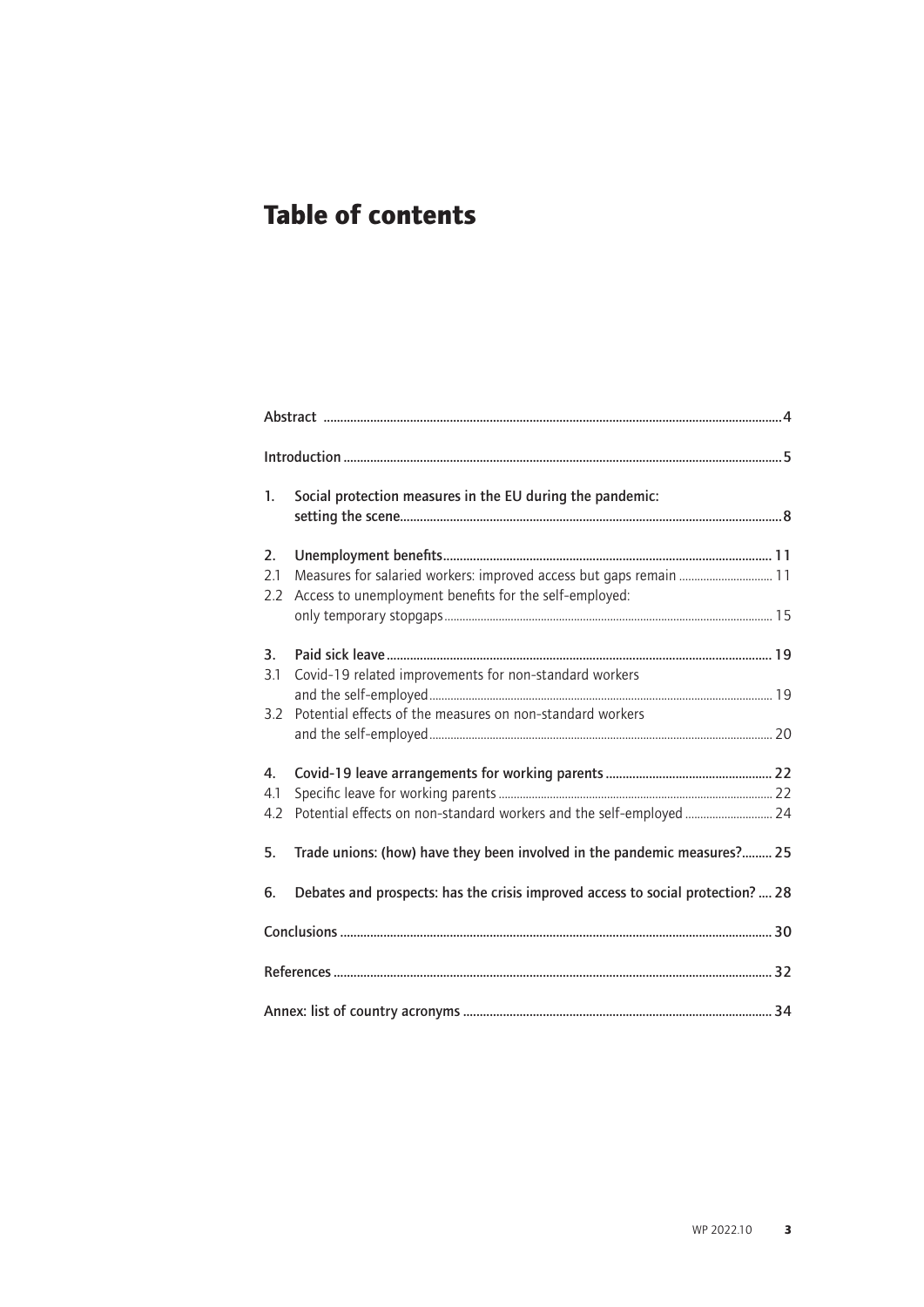### **Abstract**

The spread of Covid-19 and the ensuing adoption of lockdown measures have had severe consequences for European labour markets. All EU governments quickly made unprecedented economic and social support available to tackle the consequences of the pandemic. However, these measures – introduced by EU Member States during the pandemic as regards unemployment benefits, sickness benefits and special leave for parents – have not fundamentally improved formal access to social protection schemes for non-standard workers and the self-employed. Especially in the domain of unemployment benefits, temporary (sometimes one-off), mostly flat-rate and means-tested benefits have been introduced for these categories, thus falling short in structurally addressing important gaps in their social protection systems, which pre-date the Covid-19 pandemic. The present report discusses the measures targeted at non-standard workers and the self-employed in eight countries: Belgium, France, Ireland, Italy, Lithuania, Portugal, Romania and Sweden. These case studies confirm the emergency and non-structural character of the measures but also provide innovative country-specific examples. The pandemic has triggered debates on the situation of specific categories of workers and on the need to address gaps in their protection (e.g. workers in the platform economy). It has also highlighted the active role that trade unions have played during the crisis. Nevertheless their involvement in the decision-making process has clearly been uneven across countries and has been dependent on political will and on the state of social dialogue.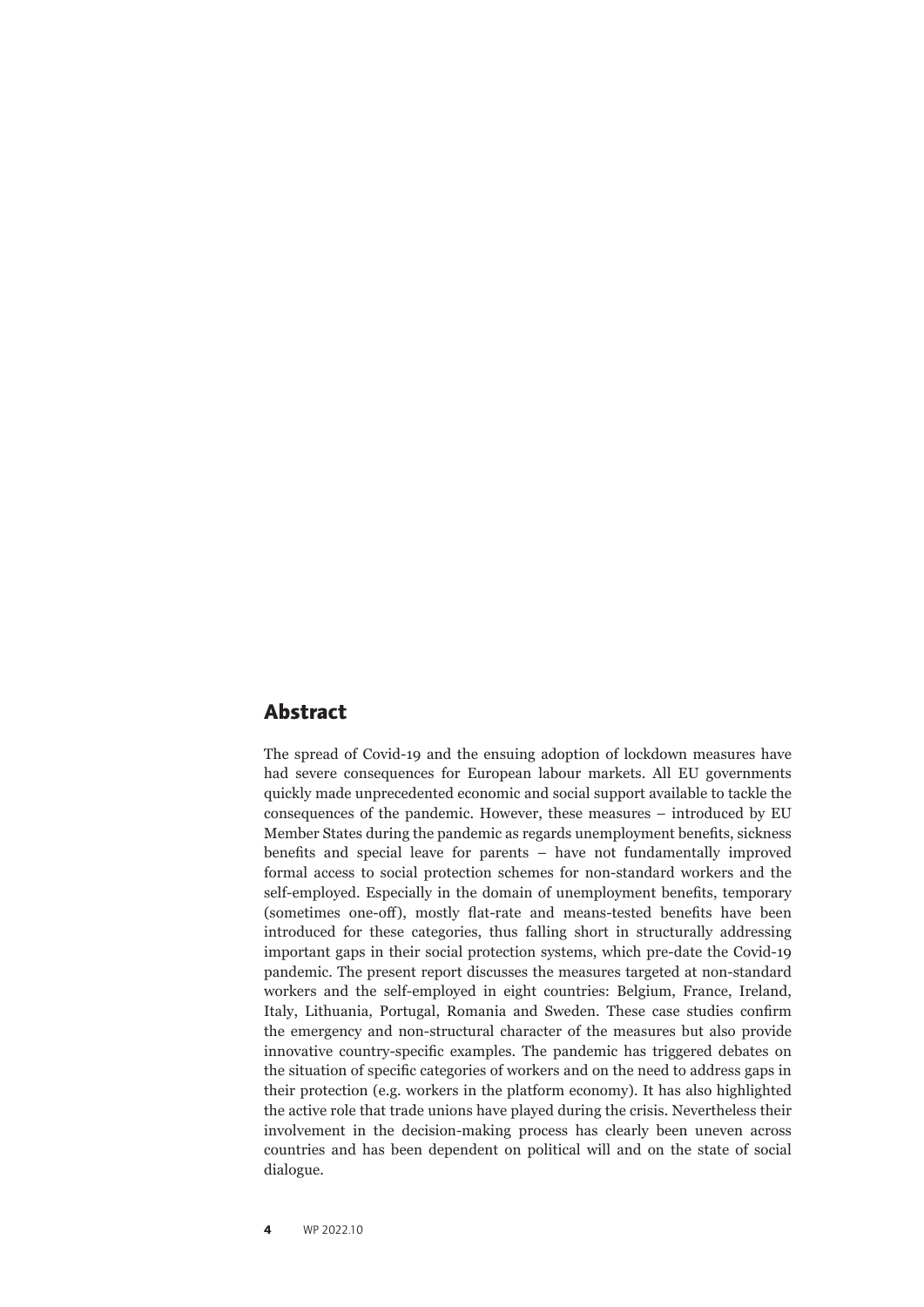# **Introduction**

The spread of Covid-19 and the ensuing adoption of lockdown measures to prevent infections have had severe consequences for European labour markets. All EU governments quickly made unprecedented economic and social support available to tackle the economic and social consequences of the pandemic. With regard to social protection and social inclusion measures, in most cases the eligibility conditions of schemes were relaxed, benefits upgraded and ad hoc benefits and innovative measures introduced. These measures are expected to have had a positive effect on non-standard workers and vulnerable groups (Baptista et al. 2021; Spasova et al. 2021a).

Earlier research conducted by the European Social Observatory (OSE) for the European Trade Union Institute (ETUI) on access to social protection and Covid-19 mapped the measures linked to unemployment and sickness benefits, as well as special leave for parents, introduced during the pandemic in the 27 EU member states, with a focus on those measures targeted at non-standard workers and the self-employed<sup>1</sup> (Spasova et al. 2021a). In general, these categories of workers have greater difficulties in accessing social protection given the legal impediments to building up entitlements. In particular, the self-employed are (much) less protected than salaried workers in terms of both their statutory and their effective access to social protection. They are, in the main, excluded from insurance-based social protection schemes, particularly unemployment benefits, accident and injury at work benefits and, to a lesser extent, sickness benefits (Spasova et al. 2017; Spasova et al. 2019; Matsaganis et al. 2016). Moreover, the Great Recession and the rise of platform work have triggered processes which are unravelling labour market law and which have led to the creation and increase of new forms of non-standard work such as on-call work, zero hours contracts, solo dependent self-employment and portfolio work. For legal scholars such as Paul Schoukens (2020: 6), this points to 'a further development (to the extremes)' of non-standard work.

These developments have resulted in great challenges regarding access to social protection for non-standard workers and the self-employed. Several measures have been taken to ease access to social protection, but formal access to schemes

**<sup>1.</sup>** For the purposes of this chapter we use the following definitions of different types of employment (ILO 2016): standard employees, i.e. full-time open-ended contracts; nonstandard workers, i.e. contractual employment outside of full-time open-ended contracts (e.g. part-time, temporary contracts, zero hours, seasonal workers, etc.); and selfemployment, i.e. people working on their own account.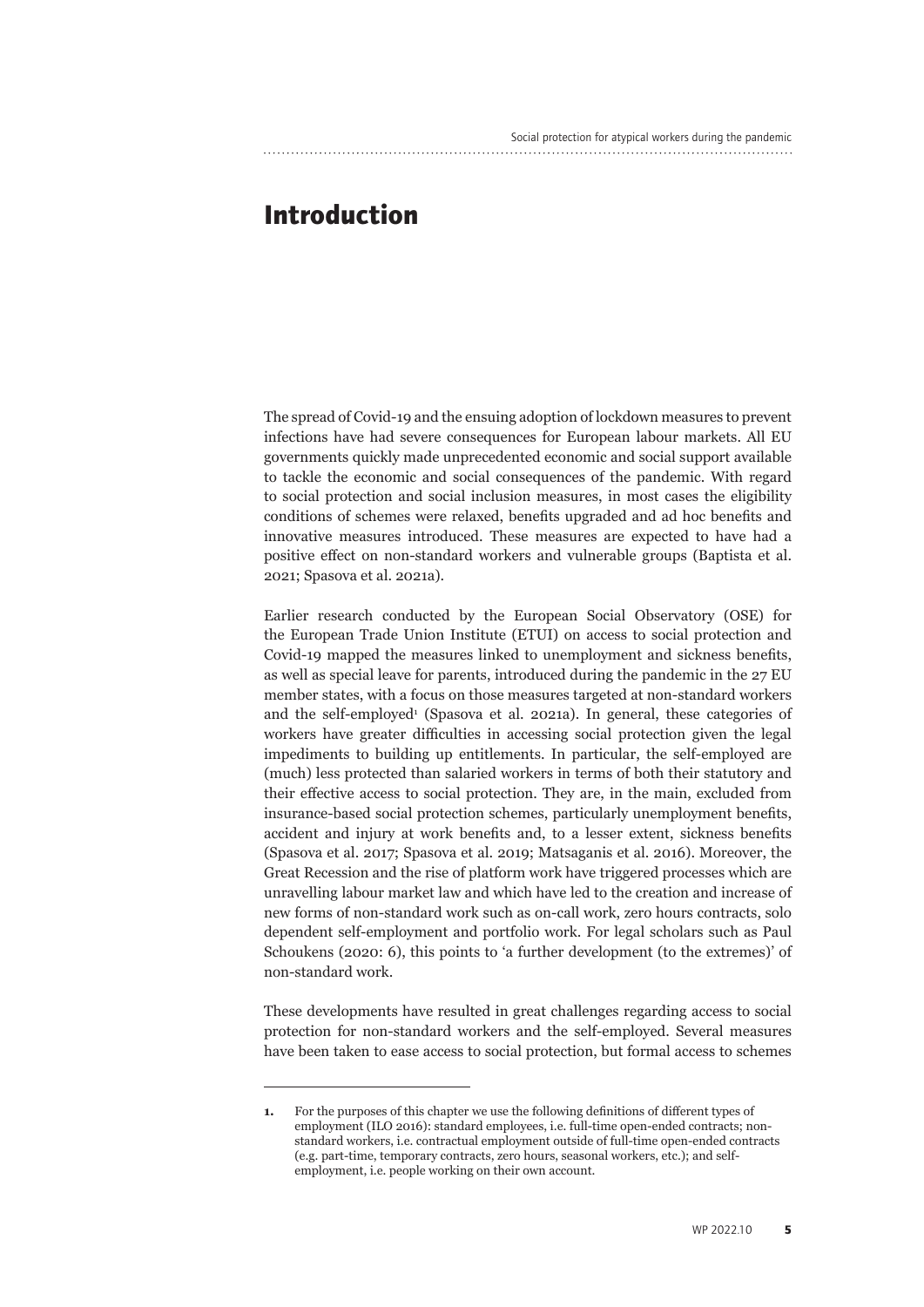has not been fundamentally improved for the various categories of non-standard workers and the self-employed. Especially with regard to unemployment benefits, which are among the most inaccessible schemes, those without formal access have remained excluded, even under Covid-19. To remedy the loss of revenue of those with no access to unemployment benefits, member states have implemented several temporary (sometimes one-off), mostly flat-rate and means-tested benefits for such workers to limit the damage. Furthermore the abrupt health crisis has underlined acute gaps in social protection systems. The fact that countries had to urgently address eligibility conditions and create new schemes shows that many people would otherwise have remained without any income support at all. The health crisis has clearly highlighted and reinforced the inequalities of access to social protection in labour markets under which people may have no alternative to precarious labour status.

Following up on that work, eight countries were chosen to be further examined as separate case studies; these countries were selected as having introduced some innovative measures and because they represented various configurations of access for these categories of workers to the three areas of social protection under scrutiny.2 The eight case studies (Belgium, France, Ireland, Italy, Lithuania, Portugal, Romania and Sweden) were produced by independent national researchers who looked into the situation regarding access to social protection during the pandemic while providing an initial assessment of the effects of the measures taken in each one (Belletti and Norbiato 2021; Cousins 2021; Fritzell et al. 2021; Lazutka and Navickė 2021; Legros et al. 2021; Perista 2021; Pop 2021; Van Lancker 2021). This report brings together the key messages and findings from the research project – drawing on both the EU-wide mapping exercise and a horizontal reading of the in-depth case studies – while providing a forwardlooking perspective.

The case studies provide examples of the country-specific and, in some cases, innovative measures implemented during the pandemic.

In the area of unemployment benefits, some countries have provided emergency benefits, broad in scope, including to those with insufficient entitlement to benefit ordinarily (Ireland and Lithuania). Italy has even set up a specific benefit for some categories of the self-employed as a structural measure (which will last beyond the pandemic) and established on an experimental basis until 2023.

In the area of sickness benefits, a number of measures have been introduced, ranging from changes to one or more of the parameters of existing benefits (e.g. the levels of benefit or abolition/decrease of waiting periods) to the introduction of new benefits specific to Covid-19 (e.g. the Irish Enhanced Illness Benefit).

**<sup>2.</sup>** The selection of the case studies was agreed between the OSE and the ETUI based on the findings of the first deliverables of the project (Spasova et al. 2019). The order of importance for the selection of the case studies was: a) unemployment benefits; b) sickness benefits; and c) special parental leave. The intention was to highlight some specific, and in some cases innovative, measures taken regarding these benefits. Moreover, the countries selected include 'old' and 'new', larger and smaller member states and at least one member state from each 'welfare model'.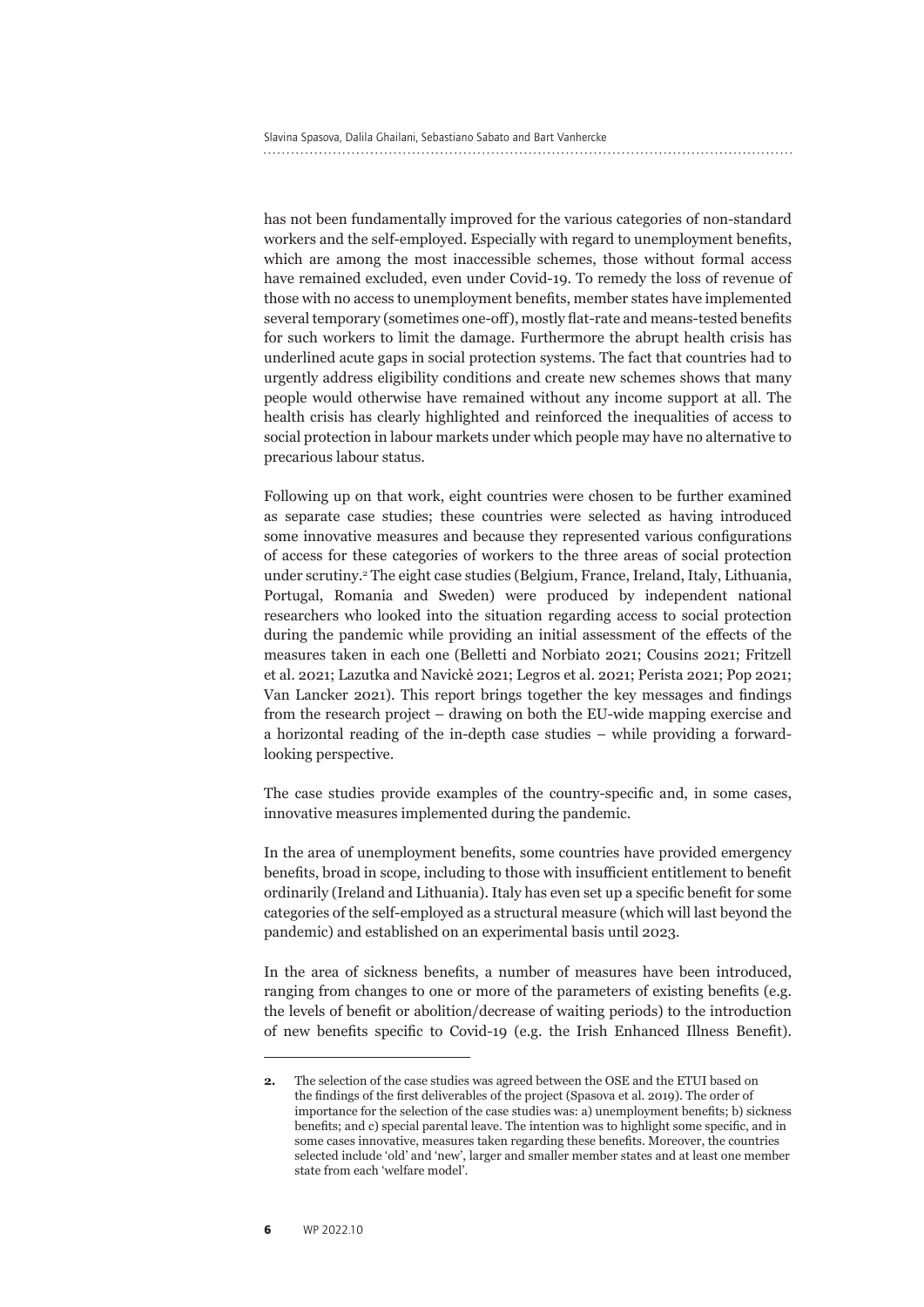The impact of changes on non-standard workers and the self-employed should be considered as contingent and with rather limited scope; data on take-up for specific categories of workers are often not available. This said, measures easing the eligibility criteria for access to benefits (e.g. in Ireland and Romania) should have facilitated access for some categories of non-standard workers, while measures entailing the abolition/reduction of waiting periods may have helped improve the situation for some categories of the self-employed (for instance, in Portugal).

Regarding special leave for parents, in all the countries studied (except for Ireland) new schemes have been introduced or existing ones extended. The self-employed have been included in these schemes (except for Romania), showing a clear positive trend towards the inclusion of this category. However, in some cases (e.g. Portugal), they have been subject to less advantageous conditions than workers.

The case studies show that, in some countries, the pandemic has triggered debates on the situation of some specific categories of workers (e.g. in the platform economy and in some country-specific situations). They also highlight the active role of trade unions in proposing measures in all countries, although their actual involvement has been dependent on political will and the state of social dialogue in the countries.

The report is organised as follows. Section 1 sets the scene, providing an overview of the key measures taken by all EU countries regarding unemployment, sickness benefits and special leave arrangements. We then examine the situation in the eight countries under scrutiny, illustrating the measures affecting access to social protection of non-standard workers and the self-employed in the three policy domains at the core of our research (Sections 2, 3 and 4). Section 5 discusses the involvement of trade unions in the development of the measures implemented in the eight case study countries. Section 6 presents some of the debates in these countries and suggests potential ways to improve access to social protection for non-standard workers and the self-employed, including in the context of the monitoring and implementation of the 2019 Council Recommendation on access to social protection for workers and the self-employed (hereafter 'the 2019 Recommendation').3 The final section draws conclusions based on the case study evidence.

**<sup>3.</sup>** The 2019 Council Recommendation on access to social protection for workers and the self-employed was adopted as a key initiative of the roll-out of the European Pillar of Social Rights in November 2020. It provides several specific recommendations concerning formal and effective access for workers and the self-employed (for more information, see Spasova and Wilkens 2018; and Spasova et al. 2021 a,b).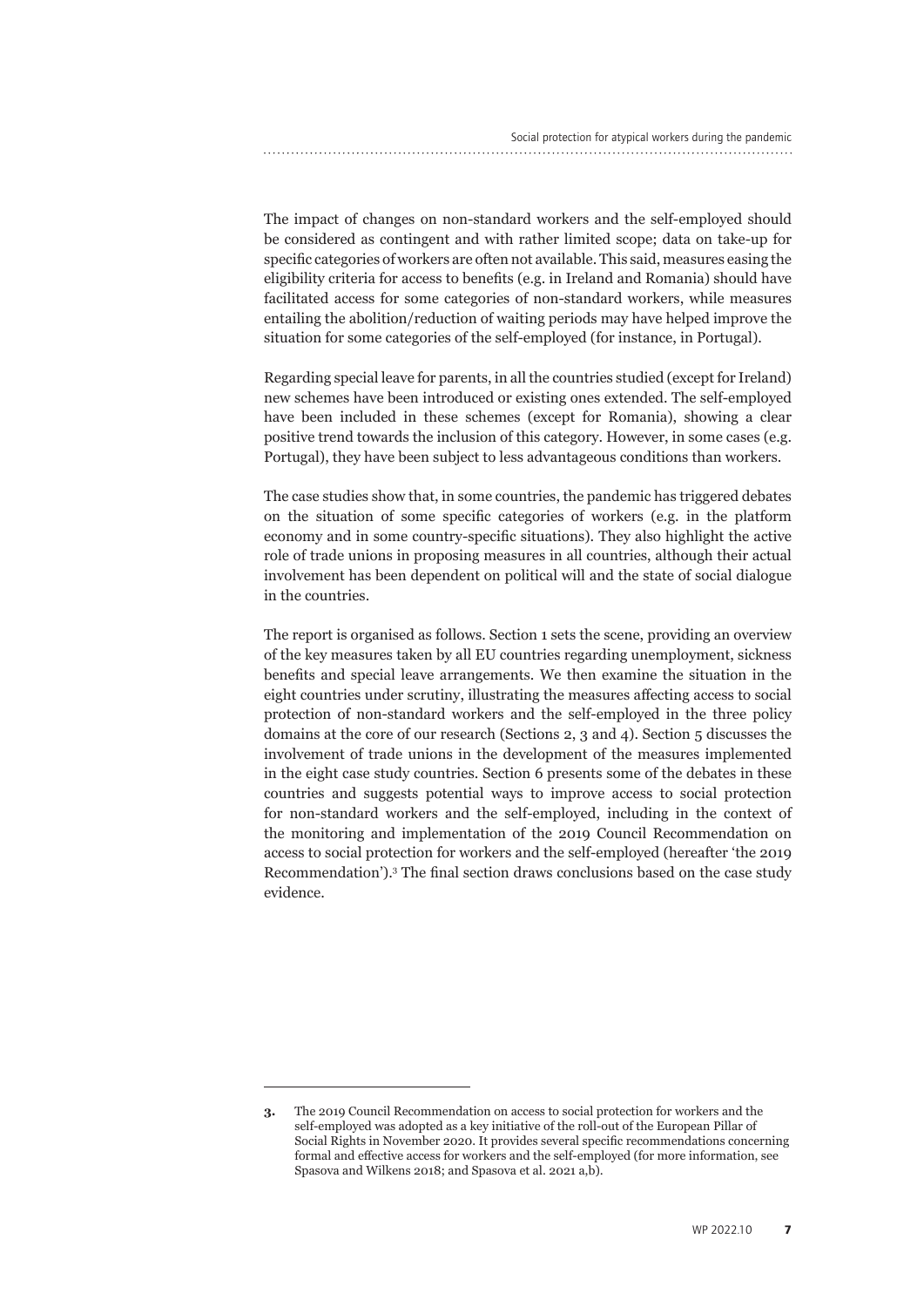# **1. Social protection measures in the EU during the pandemic: setting the scene**

This section describes the types of measures that have been taken in the broader EU context during the pandemic regarding unemployment benefits, sickness benefits and special leave arrangements. This overview summarises and updates4 the mapping exercise carried out by Spasova et al. (2021a). Countries which have developed along similar lines are listed in brackets (e.g. AT, BE, BG). The list of country acronyms can be found in Annex.

In response to the sudden outbreak of the pandemic, followed by strict lockdown measures, temporary changes have been made to unemployment benefit schemes making them more inclusive and also, in some cases, more generous. By far the most frequent adjustment has been to the duration of benefits which has been extended in 12 member states (BE, BG, DE, DK, EL, FR, IT, LU, LV, PT, RO and SK). Another important measure has been the adjustment of the qualifying conditions to provide access for workers without a sufficiently long work history, which has occurred in seven countries (EL, ES, FI, FR, LV, PT and SE). For instance, Spain has even abolished the qualifying period required to access unemployment benefits; while Finland and Portugal have halved it. Other measures have included the suspension of waiting periods (specific to some member states: DK, FI, IE and SE) (see also Baptista et al. 2021). Some countries have also introduced broadbased emergency 'hybrid' unemployment benefits (having the characteristics of both social insurance and social protection) in order to include people who did not have sufficient entitlement to access the 'ordinary' unemployment scheme (e.g. IE, IT, LT and SI).

All these measures have improved access for non-standard workers and, in some cases, the self-employed (where they have access to these schemes) to unemployment benefits. However, the pandemic has not triggered changes improving access to unemployment benefits by the self-employed in cases where they do not generally have access to such schemes (except for an experimental benefit in Italy): loss of income from self-employment has been addressed through ad hoc, mostly minimum flat-rate benefits (Baptista et al. 2021; Spasova and Regazzoni 2022).

Regarding paid sick leave schemes (sick pay or sickness benefits), virtually all EU countries have implemented some measures affecting their functioning (see

**<sup>4.</sup>** Updated as far as June 2021. The timing of the specific measures has generally followed the evolution of the pandemic. Most measures were introduced in March 2020 and have been in place during the periods of lockdown.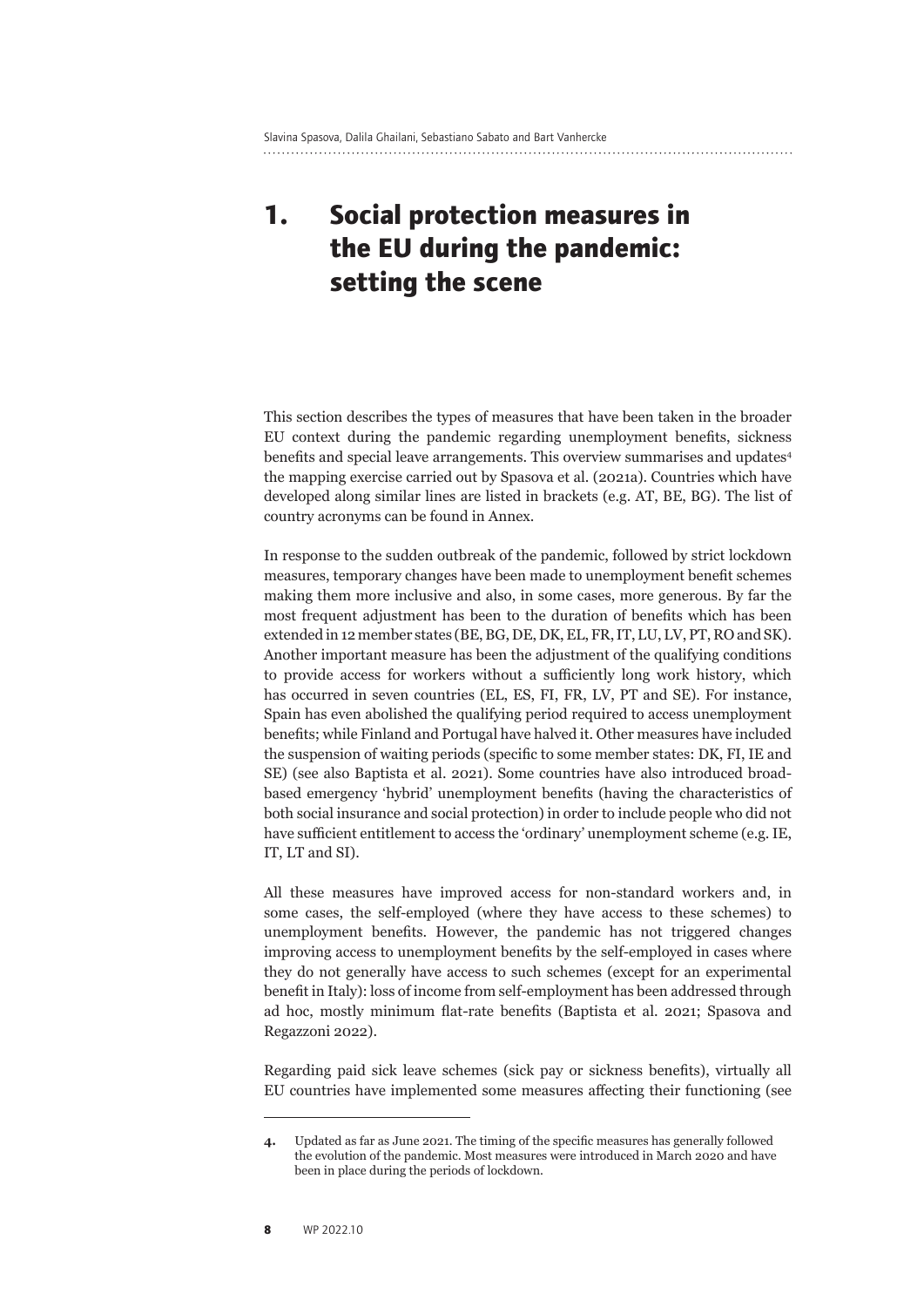also Baptista et al. 2021; Eurofound 2021; OECD 2020). These have consisted of: a) amendments to ordinary paid sick leave systems to adapt the provisions to the specific circumstances of the pandemic (e.g. in DK, EE, FR, HU, IT, LT, LU, LV, MT, NL, PL, PT, RO, SE and SI); b) the introduction of new benefits and schemes specifically designed to address the impact of the pandemic (e.g. in CY, CZ, IE and SK); and c) the activation of measures already foreseen in the event of the spread of infectious diseases or an epidemic (e.g. in AT, DE, FI and SE).

These measures have affected several key parameters of the schemes including, first, the qualifying conditions for access (the required period of employment or contributions) which have been relaxed in a few countries (notably ES, FR, IE, IT and RO). Second, in the vast majority of EU countries the coverage circumstances have been extended to cover workers in mandatory quarantine (e.g. in AT, BG, CZ, DE, DK, EE, ES, FI, FR, HR, HU, IE, IT, LU, LV, MT, PL, PT, RO, SE and SI) or needing to self-isolate due to particular vulnerability in the event of Covid-19 infection (e.g. CY, DK, EL, FR, IT, LT, MT, RO and SE). Third, in no less than ten countries (BE, CZ, ES, IE, IT, LT, PL, PT, RO and SE), the level of benefits has been increased. Fourth, in terms of the duration of benefit, the waiting periods for access have been waived in eight countries (DK, EE, ES, FR, IE, LV, PT and SE), while in six (DK, FR, LT, LU, LV and RO) the maximum duration of receipt has been extended where benefits would have expired during the pandemic. Finally, in many EU member states, public authorities have intervened in the funding of the schemes through measures aimed at reducing employers' contributions (e.g. in AT, DE, DK, EE, ES, HR, HU, IT, LV, MT, RO, SE, SI and SK).

Importantly, virtually all the measures introduced by EU countries as regards paid sick leave are of a temporary nature, i.e. they were intended to be in force only as long as the pandemic was ongoing. Most of these measures have indeed only applied to circumstances directly linked to Covid-19, thus not affecting the overall functioning of these schemes. In particular, with regard to effective access for non-standard workers and the self-employed, while some measures may have improved the situation of those workers who already had access to benefits before the pandemic (for instance, the waiving of waiting periods for the selfemployed), eligibility conditions for access have remained unchanged in almost all EU countries; this means that gaps in the coverage of specific categories of non-standard workers and self-employed which predate the pandemic have not been addressed and no measures specifically targeting those workers have been identified.

Twenty one member states (AT, BE, BG, CY, CZ, DE, EL, ES, FI, FR, IT, LT, LU, LV, MT, PL, PT, RO, SK, SE and SI) have introduced special parental leave arrangements targeting parents unable to provide childcare, where both were employed, during the closure of schools and childcare facilities. These measures have been labelled differently (including additional days off, corona leave, special leave for childcare and care time) and have taken different forms (such as leave and the reduction of working time). In most member states, such schemes were newly introduced in the context of the pandemic (e.g. AT, BE, CY, EL, ES, FI, MT, PL, PT, RO, SI and SK) while, in a few countries, leave arrangements were rather an extension of, or an amendment to, an existing measure (e.g. CZ, DE, LT and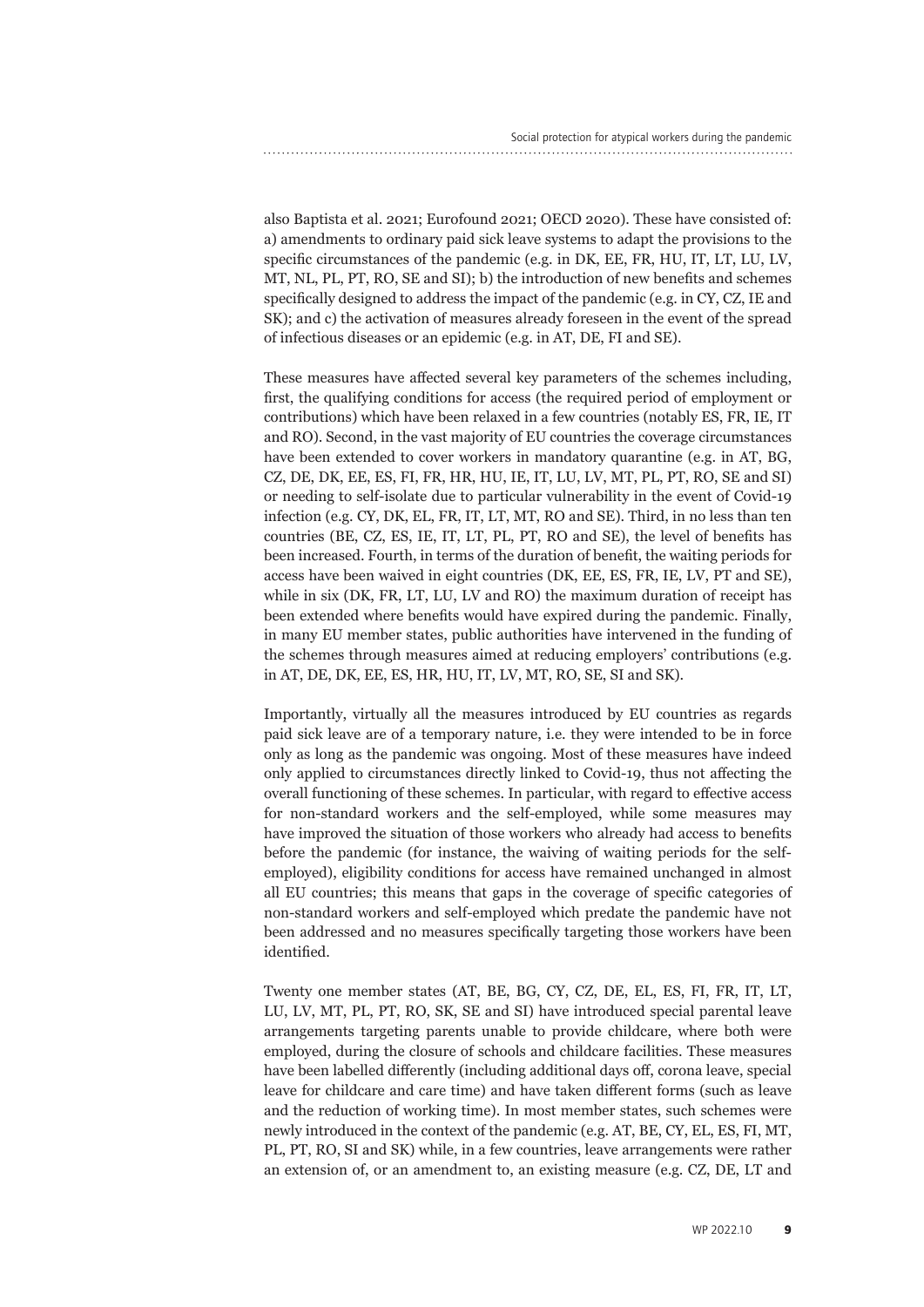LU). Generally, the duration of these benefits has corresponded to the lockdown period but, in some cases, measures have been extended beyond 2020.

The arrangements vary greatly between member states in terms of the eligibility conditions, the targeted population and compensation rates. In most, they are available to both standard and non-standard workers, including the self-employed in the majority of the member states providing such schemes. In only a few (e.g. EL, MT and RO) are they are somewhat less comprehensive in scope: available only to salaried workers (in both private and public sectors in Greece), or only to private sector workers (e.g. CY, MT and RO). In Belgium, salaried workers employed at less than 75 per cent of a full-time job are excluded. Finally, in just 13 member states (BE, CZ, DE, FR, IT, LT, LU, LV, PL, PT, SE, SI and SK) do the self-employed also have access to specific arrangements and, in some cases, they are subject to particular conditions.

The next sections discuss which measures have been implemented in the eight EU member states considered, in key social security branches, while also providing an initial assessment of the effects of the measures taken. Except where otherwise indicated, all information regarding these case studies is drawn from the country chapters produced in the context of this project (Spasova et al. 2021b)5 .

**<sup>5.</sup>** An important caveat is that a comprehensive assessment of the impact of the measures is impossible because most of the pandemic measures are still ongoing and data on take-up by specific categories of workers are not always available.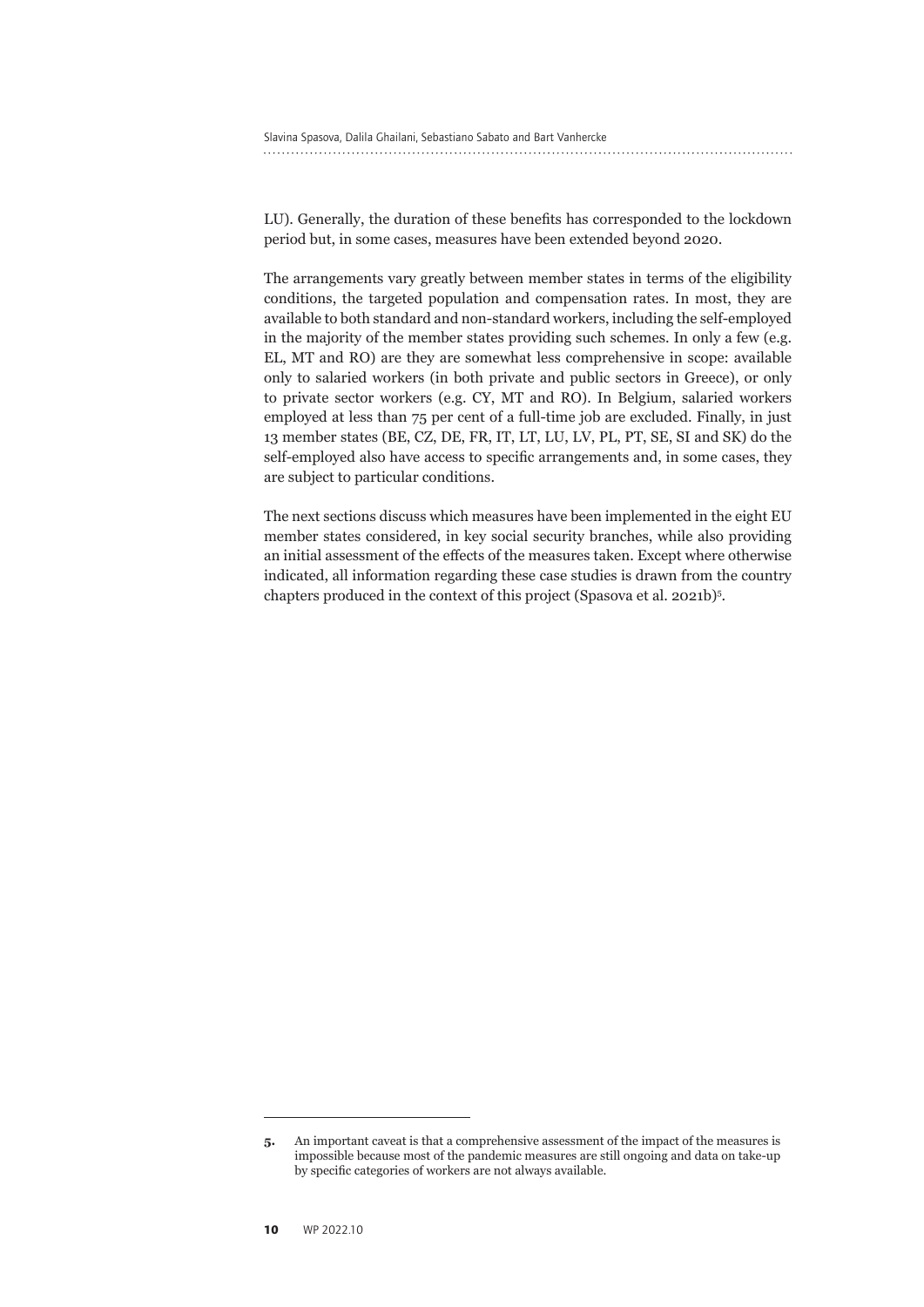# **2. Unemployment benefits**

This section focuses on the measures affecting the unemployment benefit schemes of the eight countries under scrutiny, reflecting a wide range of situations regarding the access of non-standard workers and the self-employed.<sup>6</sup>

### **2.1 Measures for salaried workers: improved access but gaps remain**

### 2.1.1 Measures for salaried workers, including non-standard workers

All eight member states have implemented measures to improve access to benefits, or otherwise their duration or generosity. In some cases, new benefits have been created to cover people who may not have had access or unemployment benefits or insufficient entitlement (see Box 1 for further details about the emergency benefits introduced in Ireland and Lithuania).

Table 1 presents an overview of the changes introduced during the pandemic as well as a comparison with the ordinary rules applicable to the benefit, flagging whether there have been important changes compared to the general rules. For instance, if a country requires a long contributory period before a person can access unemployment benefits, this may hamper effective access for temporary workers. Shortening such periods could be interpreted as having certainly improved access.

As mentioned in Section 1, the most frequent change has been the extension of the duration of benefits. In almost all member states (except for Belgium), duration is limited in time and linked to a variety of conditions. Only seven member states grant the same duration of benefits to all those who qualify; in all the others, duration varies by contribution history (BG, EE, ES, IT, HR, HU, NL, RO and SK); contribution history and age (AT, DE, EL, FI, FR, IE, LU, PL, PT and SI); or age alone (CZ and LT) (European Commission 2020; MISSOC 2021). In six of

**<sup>6.</sup>** Unlike the sections on sick leave (Section 3) and on leave arrangements for working parents (Section 4), this section is divided into two parts: non-standard workers; and the self-employed. The reason is that unemployment benefits are the most inaccessible of schemes, especially for the self-employed, and that, given the variety of systems and measures taken during the pandemic, it was important to identify clearly their effects on the self-employed.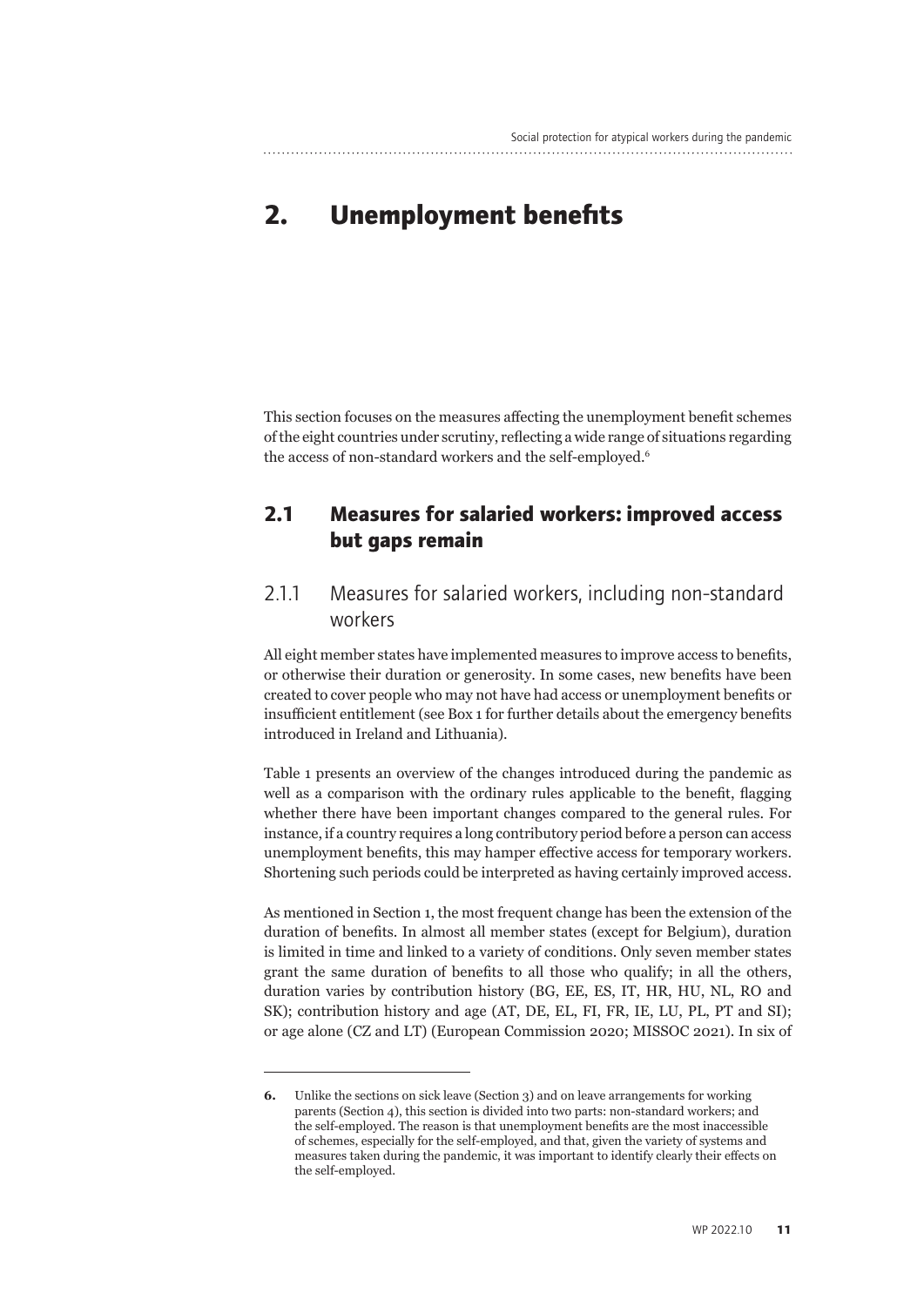the eight countries studied (except for Belgium and Sweden), duration depends on either the length of the contribution period (IE, IT and RO), age (LT) or both contributions and age (FR and PT); this may mean that people on non-standard contracts receive benefits for a much shorter period. Belgium is a particular case: duration is unlimited (although benefits do decrease over time), but young people (18-25) who have completed secondary education or alternate learning can only access professional integration benefits for a maximum of 36 months. During the pandemic all the countries except for Sweden (where there was no lockdown) have prolonged the period of receipt. Ireland and Lithuania have not prolonged ordinary unemployment benefit but have provided a new scheme accessible to all those who were not eligible for the ordinary scheme.

Table 1 Comparison between the general rules of the scheme and changes during the pandemic for salaried workers

| Country<br><b>Rules of the</b><br>scheme/changes<br>during the pandemic | <b>Belgium</b>             | <b>France</b>    | Ireland*  | Italy*     | Lithuania*                                    | Portugal     | <b>Romania</b> | <b>Sweden</b>                                                                |
|-------------------------------------------------------------------------|----------------------------|------------------|-----------|------------|-----------------------------------------------|--------------|----------------|------------------------------------------------------------------------------|
| <b>Qualifying conditions</b>                                            |                            |                  |           |            |                                               |              |                |                                                                              |
| Employment/<br>insurance record<br>(in months)                          | 10                         | 4 (130)<br>days) | 24        | 3          | 12                                            | 12           | 12             | 12                                                                           |
| Reduction/abolition<br>of qualifying period                             | None                       | 3 (88)<br>days)  | None      | None       | None                                          | 6            | None           | 6 and<br>required<br>working<br>hours per<br>month cut<br>from 80<br>to $60$ |
| <b>Level of benefits</b>                                                |                            |                  |           |            |                                               |              |                |                                                                              |
| Income replacement                                                      | 65%                        | 57%              | Flat rate | 100%       | 62%                                           | 65%          | 75%            | 80%                                                                          |
| Increase in income<br>replacement                                       | None                       | None             | None      | None       | Additional<br>lump sum<br>of €42 per<br>month | None         | None           | From €91<br>to €120<br>per day                                               |
| Suspension of gradual<br>reduction of benefits<br>over time             | X                          | X                | None      | None       | None                                          | N/A          | N/A            | None                                                                         |
| <b>Duration of benefits</b>                                             |                            |                  |           |            |                                               |              |                |                                                                              |
| Duration (min-max)<br>of benefits                                       | 36<br>months/<br>unlimited | $6 - 36$         | $6 - 9$   | $1.5 - 24$ | $9 - 11$                                      | $5 - 30$     | $6 - 12$       | $10 - 15$                                                                    |
| <b>Extension of duration</b>                                            | $X^*$                      | X                | None      | X          | None                                          | $\times$     | X              | None                                                                         |
| Inclusion of specific non-standard workers                              |                            |                  |           |            |                                               |              |                |                                                                              |
|                                                                         | X                          | X                | $X^*$     | X          | None                                          | $\mathsf{X}$ | X              | X                                                                            |

\*BE: the duration is unlimited except for school-leavers, who are entitled to 36 months of benefits; IT: includes both *Nuova prestazione di Assicurazione Sociale per l'Impiego* (NASpI) and *Indennità di disoccupazione per collaborazione coordinata* (DIS-COLL); IE: refers to the general scheme but also the Pandemic Unemployment Payment (discussed below); LT: refers to the general scheme but also the Pandemic Jobseeker's Benefit (discussed below).

Source: Belletti and Norbiato 2021; Cousins 2021; Baptista et al. (2021); Fritzell et al. 2021; Lazutka and Navickė 2021; Legros et al. 2021; MISSOC 2021; Perista 2021; Pop 2021; Van Lancker 2021.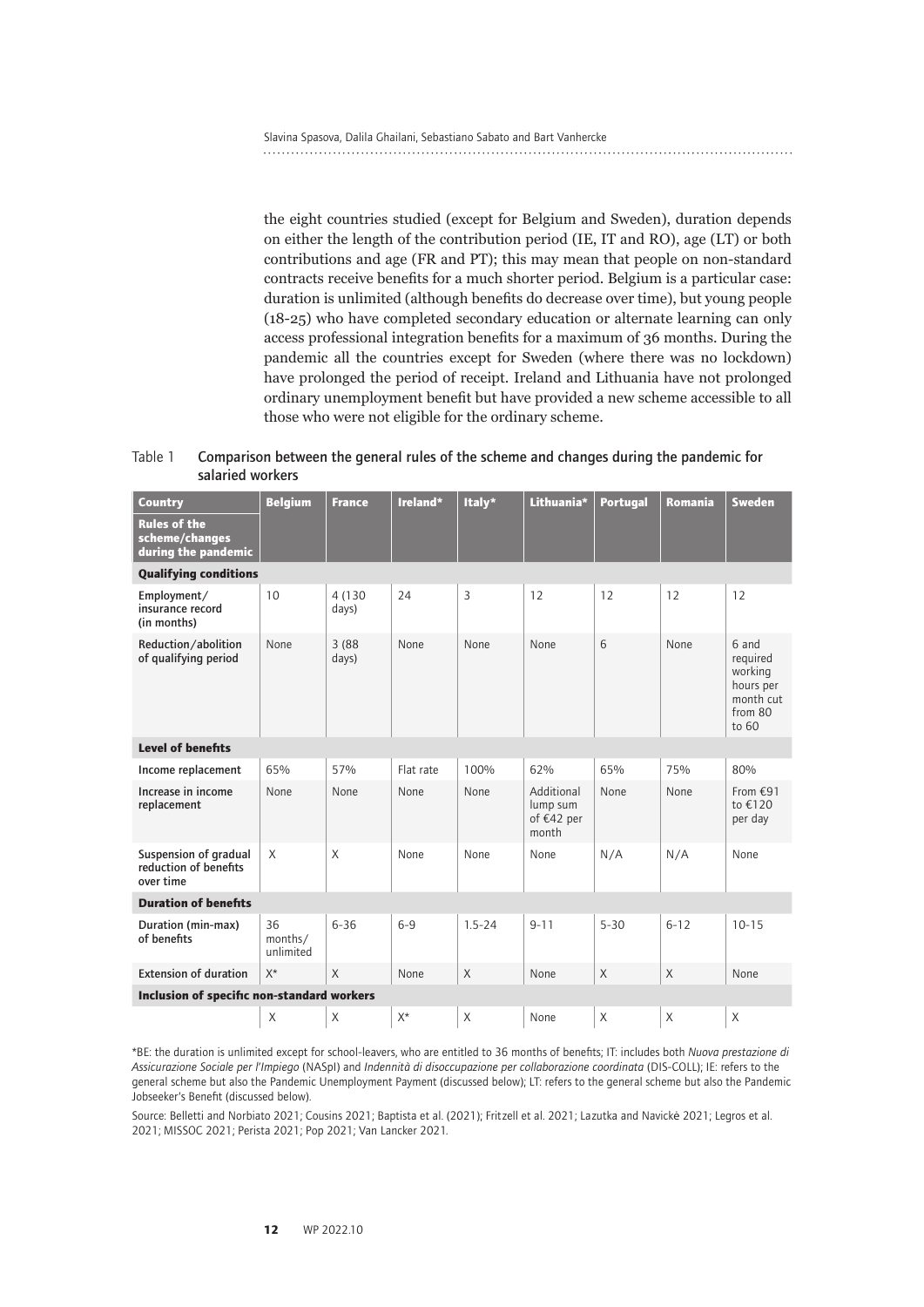The qualifying period is among the main obstacles to access by non-standard workers as it can be quite long. In most member states the qualifying period for unemployment benefits is 12 months, but it may be as long as 24 (e.g. IE) (European Commission 2020; MISSOC 2021). In the eight case study countries, qualifying periods are among the longest in the EU but, in a small majority, there have been reductions. In Portugal and Sweden, for instance, the qualifying period has been halved while in France, where the period required is among the shortest in the EU, it has been further reduced. Meanwhile, Italy has suspended or eased the conditions for accessing the general unemployment benefit scheme (*Nuova Assicurazione Sociale per l'Impiego*, NASpI). For NASpI claims presented by the end of 2021, the only condition was that the individual must have paid 13 weeks of contributions in the four years prior to involuntary dismissal. The qualifying period, of 30 actual working days in the twelve months preceding involuntary dismissal, has also been suspended. Ireland and Lithuania, with long qualifying periods, have not reduced these but both have created extraordinary benefits granting access without a qualifying period. In Belgium and Romania, however, where the required insurance periods are among the longest in the EU, there have been no changes.

As for the income replacement rate, member states have clearly not made benefits more generous except for Sweden, which in any case has among the highest replacement rates in the EU. Six of the case study countries have rates which decline over time although, for reasons of readability, Table 1 shows only the highest rates which generally apply for the first three to four months. This means that, in many cases, the longer-term unemployed receive lower rates than those shown (for more details see European Commission 2020; MISSOC 2021). Only two of the countries where benefits are degressive have suspended this procedure during the pandemic (Belgium and France).

Another important development is that countries have facilitated or granted access to previously excluded groups. This is the case in Belgium and France.

In Belgium, performing artists and technicians in the cultural sector have been able to apply for unemployment benefits without these being reduced if they also received copyright royalties during this period. The reference period for accessing unemployment benefits has been frozen (from 1 April 2020 to 30 June 2021) and the right to benefits extended to a broad professional group in the sector: performers and technicians who can prove they had planned ten artistic or technical performances or had 20 working days during the first lockdown were also granted access to unemployment benefits.

In France, workers in the arts and performance sector, called *Intermittents du spectacle*, have been granted an extension of their entitlement to claim unemployment benefits in what has been called an '*année blanche*' (standstill year). These workers fall under a specific regime in the unemployment insurance system which entitles them to benefits if they can show evidence of 507 hours of work over the previous 12 months.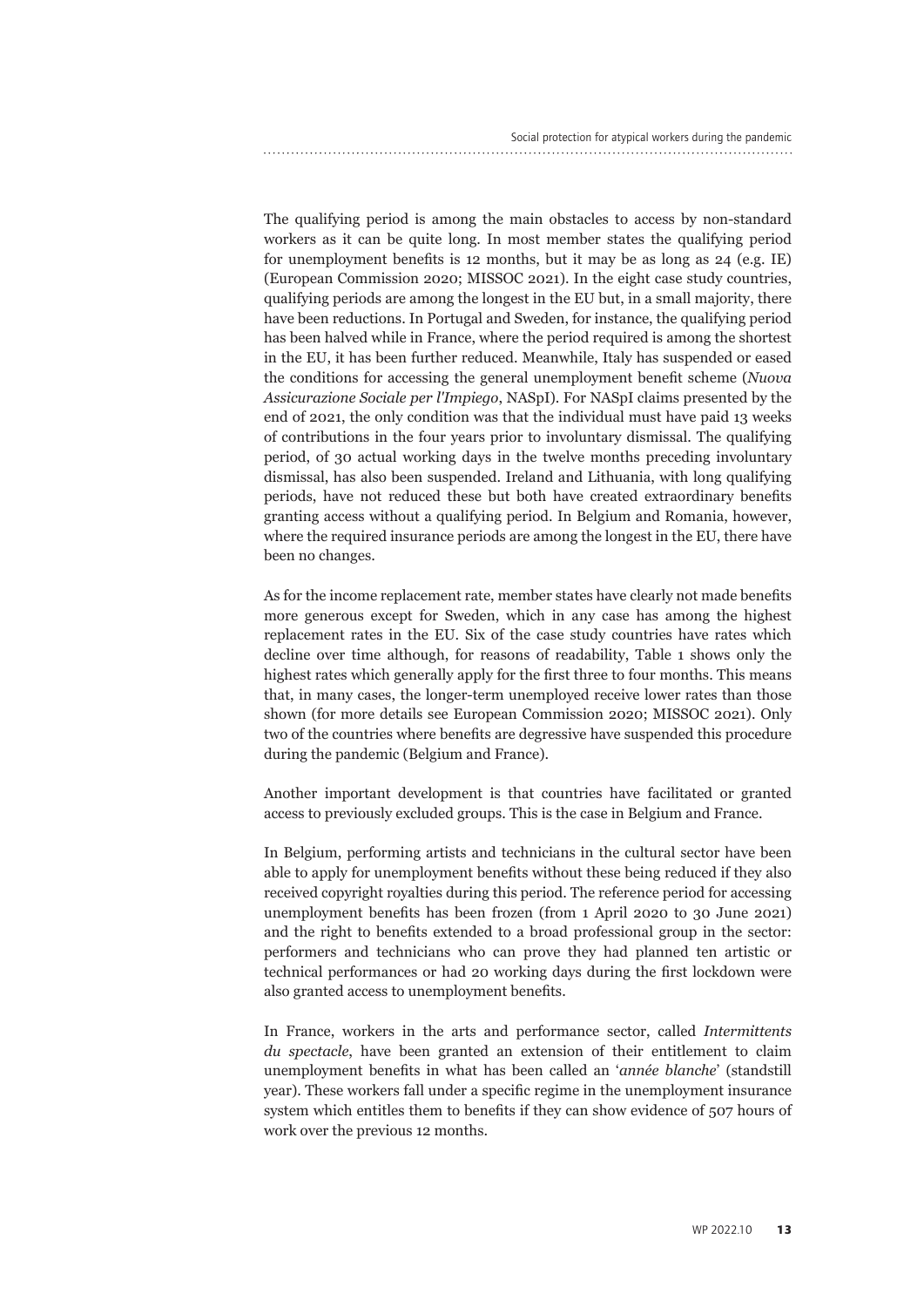Ireland and Lithuania have put in place emergency unemployment benefits, accessible without a qualifying period (for more details, see Box 1). As shown in Table 1, Ireland requires among the longest periods of contributions in the EU and in Lithuania this period is one year. Some workers have therefore not been able to access ordinary benefits, so these countries established new schemes with no or far less stringent eligibility conditions.

### Box 1 Emergency benefits in Ireland and Lithuania

### Ireland

As early as March 2020, Ireland introduced a broad Pandemic Unemployment Payment for workers who lost their jobs due to Covid-19. This is a weekly payment to workers and the self-employed. The levels of benefit are generally higher than those in the ordinary unemployment benefit scheme. In general, people who became unemployed due to Covid-19 would qualify for the PUP and, therefore, few changes were made to the ordinary unemployment benefit scheme. The PUP is described as an insurance payment but all those in (insurable) employment at the time they lost work qualify, without having to satisfy contribution conditions or a means test as in the ordinary scheme.

### Lithuania

A new temporary Jobseeker's Benefit has been established during the pandemic, available to all unemployed persons registered with the Employment Service in 2020 and not entitled to contributory unemployment benefits (not accessible for the selfemployed). The amount of the Benefit was 200 euros per month in 2020. The Benefit helped bridge the gap in the coverage of ordinary unemployment insurance benefits.

Source: Cousins (2021); Lazutka and Navickė (2021).

### 2.1.2 Effects of the measures for non-standard workers

Where the qualifying conditions have been relaxed, they are most likely to have had a positive impact on non-standard workers, especially in countries where qualifying periods are, in general, quite long. Moreover, as the duration of benefits in many countries is proportionate to age and the insurance contributions record, the extension of the period of receipt should also have had a beneficial effect on non-standard workers many of whom might ordinarily have been entitled to a shorter duration of receipt because of their shorter career and because many are young (duration can also vary with age). In other cases, specific groups which were previously excluded have been granted access, thus highlighting important gaps in access to unemployment benefits due to tough qualifying conditions.

Evidence on the specific status of non-standard workers is still very difficult to obtain, but the case studies provide some first reflections on the specific impact of these measures on this category.

In Ireland, since the PUP is payable to any person in (insurable) employment at the time of the loss of employment, the benefit is estimated to have helped all those who could not access the ordinary benefit. According to the Economic and Social Research Institute (ESRI) '[f]amilies in the lowest income quintile actually experienced small income gains compared to the pre-Covid scenario as a result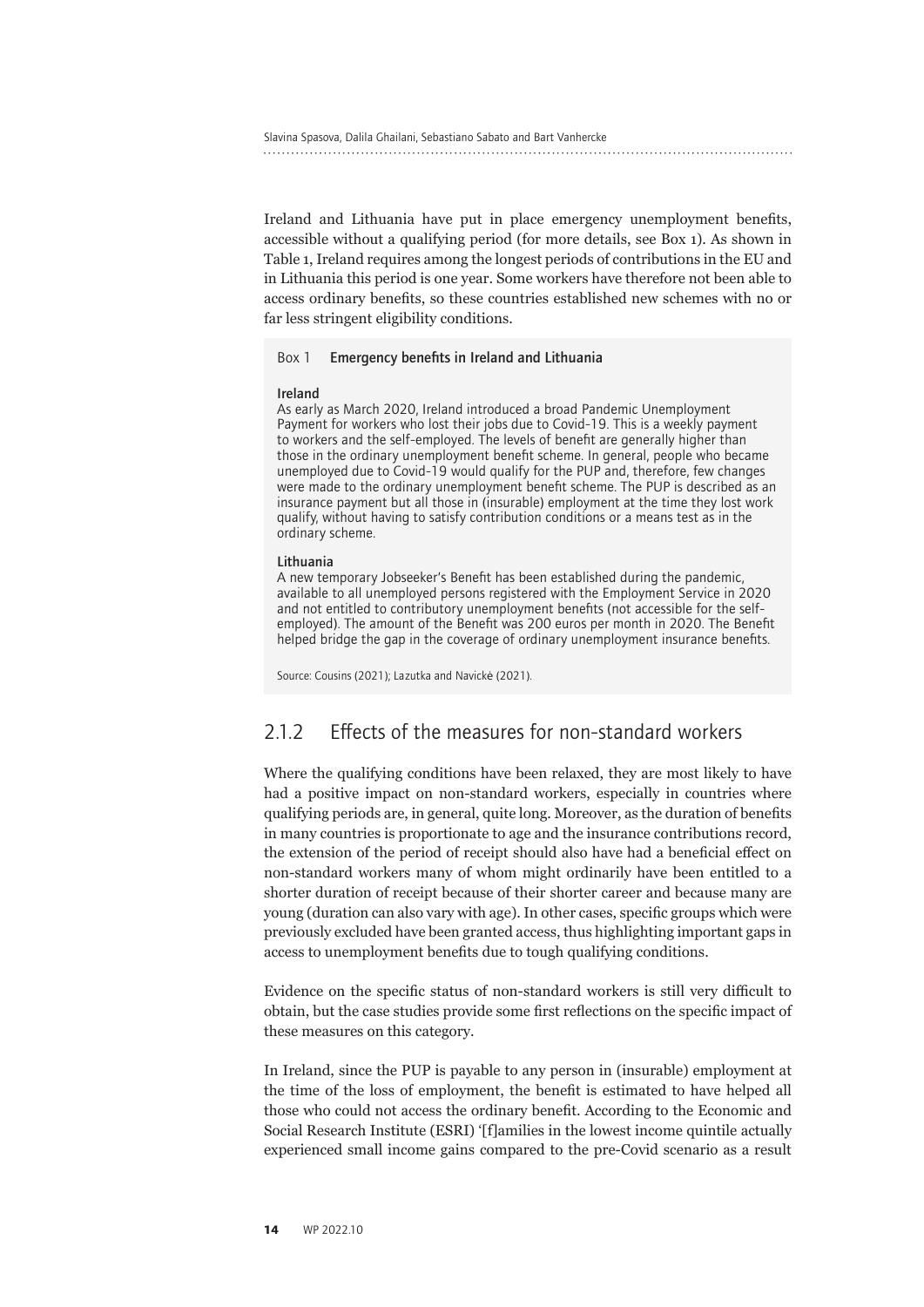of the more generous rate of PUP' (cited in Cousins 2021). As for the adequacy of PUP, it is estimated that these benefits are paid (in many cases) at a significantly higher rate than standard benefits.

In Lithuania too, the broad coverage of the new jobseeker's allowance has been beneficial to many workers who were previously excluded. According to the Swedish case study, the highly universal system of social protection, which extends to most forms of employment as a baseline, has proved its worth during the crisis.

Against this positive background, the case studies highlight that several categories may have missed out on protection.

In Romania, since there were no changes to the qualifying period, workers on temporary contracts may have been at a disadvantage. Most of the measures adopted during the Covid-19 pandemic did not enable access for those who previously had no access to various benefits, but rather consolidated support for those who were already covered. Support for the unemployed was limited to those registered and already receiving unemployment benefit while the long-term unemployed – registered or not – had to rely on social assistance benefits (such as minimum income, child allowance and parental leave).

In Belgium, it is estimated that people in flexi-jobs and young people on dual learning programmes, traineeships or student contracts still fell outside the protection of the emergency measures.

In some countries (e.g. Lithuania and Romania), the level of benefit is also seen as inadequate. In Lithuania, for instance, Jobseeker's Benefit is only 45 per cent of the net monthly minimum wage.

## **2.2 Access to unemployment benefits for the self-employed: only temporary stopgaps**

### 2.2.1 Measures for the self-employed

Unemployment benefit schemes are among the social protection schemes with lowest levels of access for the self-employed. Moreover, access often varies between selfemployment categories and a self-employed person may only be eligible for meanstested benefits or be subject to opt-outs and exemptions (Spasova et al. 2017). In those member states where the self-employed are mandatorily included in unemployment schemes, all measures taken during the pandemic have also applied to the self-employed as they generally must meet the same eligibility conditions as workers (European Commission 2020; MISSOC 2021). Table 2 presents access to unemployment benefits in general and the situation during the pandemic in the case study countries.<sup>7</sup>

**<sup>7.</sup>** Please note that, in several cases, access can also vary according to the category of selfemployed (for more details see Spasova et al. 2021a).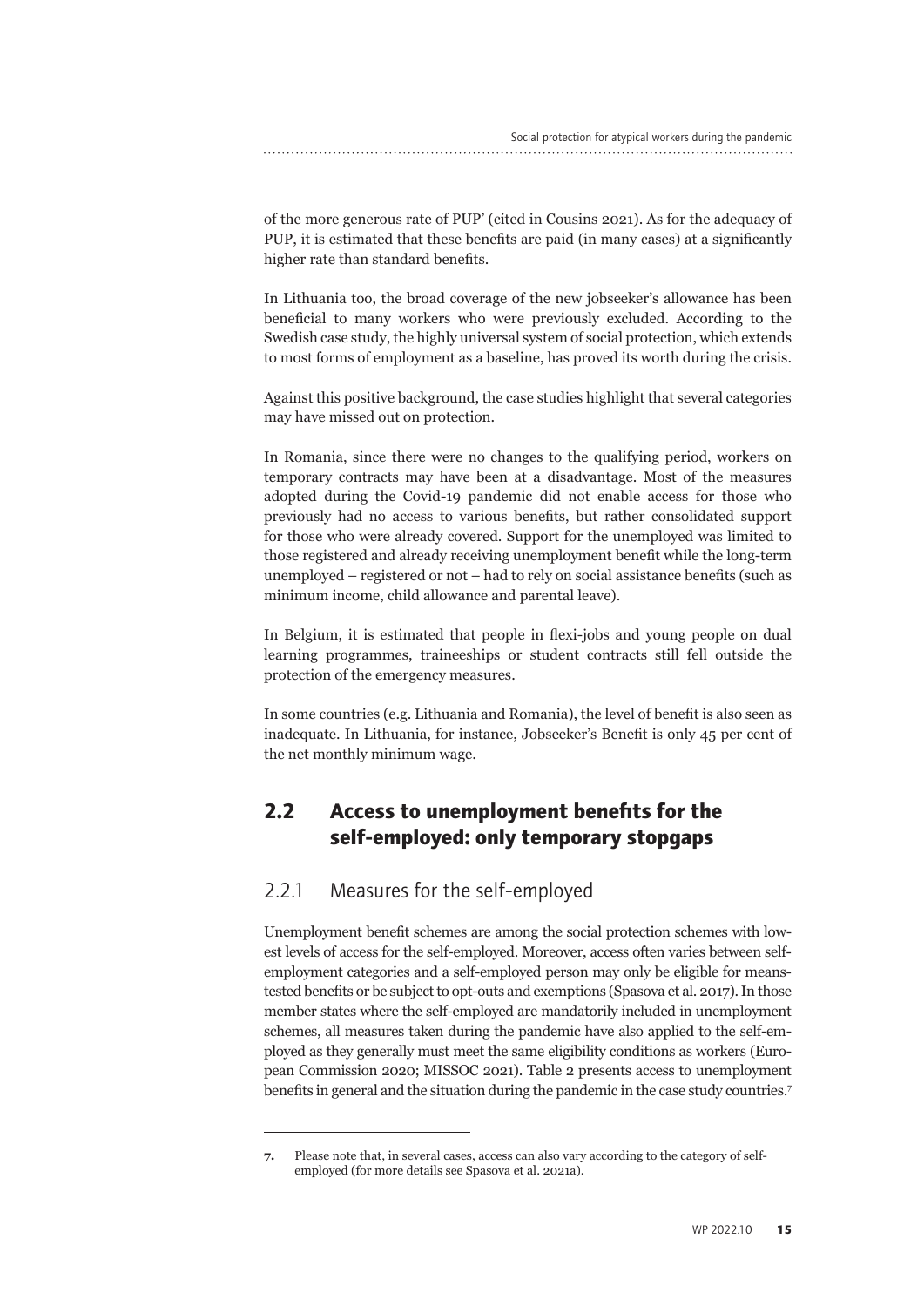| <b>Country</b>                                                                   | <b>Belgium</b> | <b>France</b> | Ireland* | Italy* | Lithuania | <b>Portugal</b> | Romania | Sweden   |
|----------------------------------------------------------------------------------|----------------|---------------|----------|--------|-----------|-----------------|---------|----------|
| <b>Access for</b><br>the self-employed                                           |                |               |          |        |           |                 |         |          |
| Access to the general<br>scheme                                                  | None*          | None*         | X        | None   | X         | X               | X       | $\times$ |
| Changes during<br>the pandemic                                                   | N/A            | N/A           | X        | N/A    | $\times$  | $\mathsf{X}$    | X       | $\times$ |
| Access to a specific<br>scheme for the self-<br>employed                         | $\times$       | X             | N/A      | N/A    | N/A       | N/A             | N/A     | N/A      |
| Changes during<br>the pandemic                                                   | $\sf X$        | None          | N/A      | N/A    | N/A       | N/A             | N/A     | N/A      |
| Temporary 'functional<br>equivalent' scheme<br>introduced during<br>the pandemic | N/A            | N/A           | $X^*$    | $X^*$  | X         | N/A             | N/A     | N/A      |

Table 2 Access to unemployment benefits for the self-employed and changes during the pandemic

\*BE: access to a lump sum benefit in case of insolvency called the 'bridging rights'; FR: since 2019, access to a lump sum unemployment benefit; IE: PUP is also accessible to the self-employed; IT: introduction of 'functional equivalent' unemployment benefit for the selfemployed on an experimental basis: *Indennità straordinaria di continuità reddituale e operative* (ISCRO).

Source: Belletti and Norbiato 2021; Cousins 2021; Baptista et al. 2021; Fritzell et al. 2021; Lazutka and Navickė 2021; Legros et al. 2021; MISSOC 2021; Perista 2021; Pop 2021; and Van Lancker 2021.

> Table 2 shows that only Ireland, Portugal, Romania and Sweden provide access to unemployment benefits for the self-employed. In these four countries, eligibility conditions – such as waiting periods and the 'cessation of activity' requirement – have been relaxed for the self-employed.

> In Sweden, as a temporary pandemic measure, self-employed persons who receive unemployment allowance were allowed to continue with some activities related to their business operations during 2020 as long as these activities contributed to relaunching their operations when the market situation had improved. In addition, the so-called 'five-year rule' has been temporarily removed for selfemployed persons who became unemployed in 2020. This rule is intended to reduce excessive use or fraudulent practice and requires five years to have passed since the last receipt of unemployment benefits.

> In Ireland, self-employed people have been entitled to unemployment benefits since 2019 but, during the crisis, they were also granted access to the PUP. Moreover, self-employed people in receipt of the PUP were allowed to earn up to 960 euros over an eight-week period from their business while retaining their full PUP entitlement.

> Both Belgium and France provide access to specific schemes granting lump-sum benefits not linked to previous earnings. In Belgium, the self-employed do not have access to the unemployment scheme but instead have a separate scheme delivering so-called 'bridging rights': (insurance-based) flat-rate benefits which can be granted for 12 months. During the pandemic, the amount of these benefits has been doubled. Importantly, during the crisis, self-employed people who restarted their activity have also been entitled to bridging rights.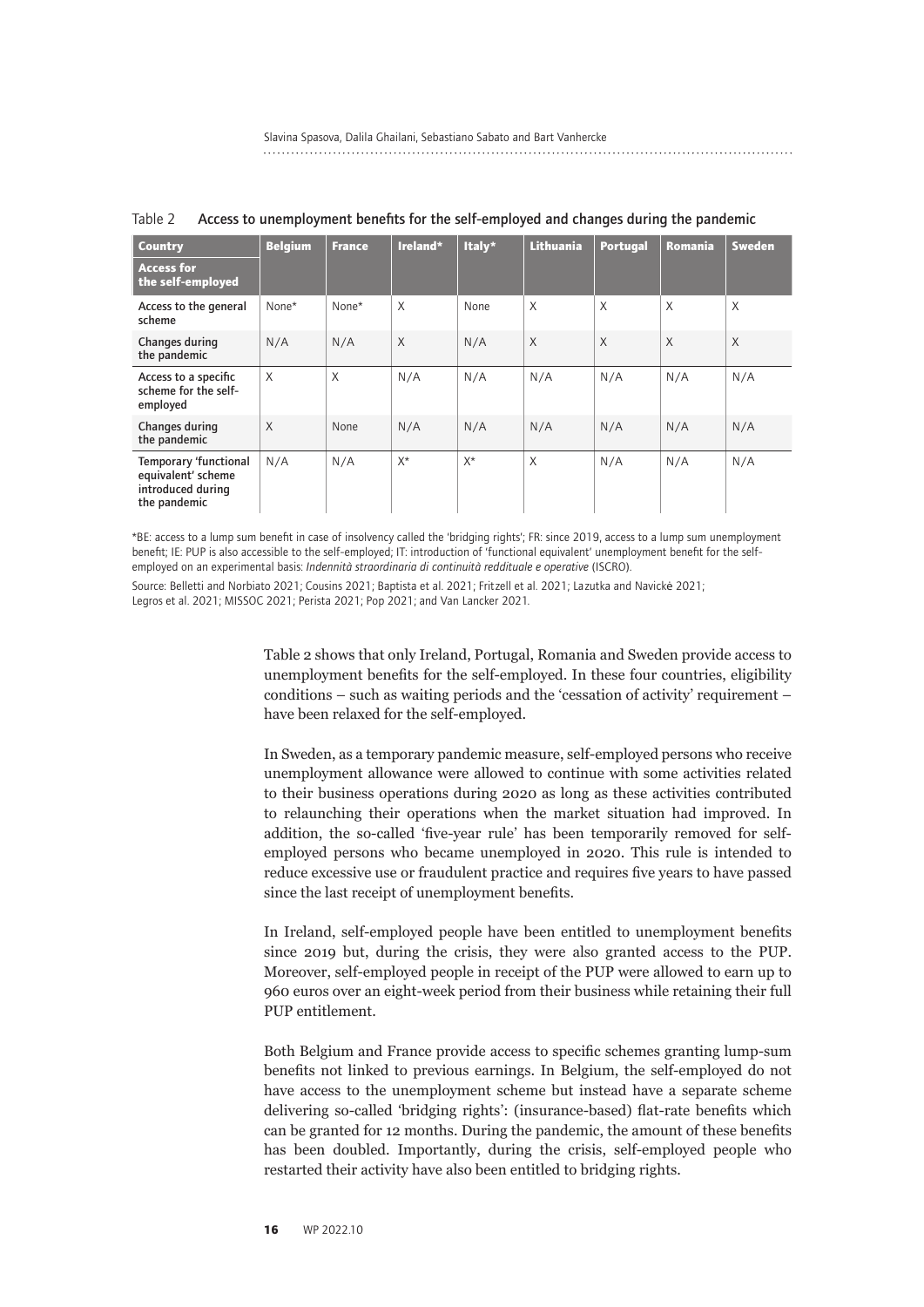The only country which does not grant access to the ordinary unemployment benefit scheme, and which introduced a specific scheme for the self-employed, is Italy, the 'Extraordinary allowance to guarantee income and operational continuity' benefit (*Indennità straordinaria di continuità reddituale e operative*, ISCRO) is designed to protect 'para-subordinate collaborators' (i.e. workers whose status exists between dependent employment and self-employment). This scheme has been introduced on an experimental basis for 2021-2023 and targets 'parasubordinate collaborators' enrolled in the *Gestione Separata* fund who have suffered a significant drop in income, of at least 50 per cent, compared to their average income over the last three years. The benefit covers 25 per cent of average income over the three-year period, up to a maximum of 800 euros.

### 2.2.2 Effects of the measures on the self-employed

In all member states, including countries where the self-employed have access to unemployment benefits, the self-employed have been included in the measures taken during the pandemic: waiting periods and other specific conditions related to their status have been removed.

Despite improvements to most schemes, some of the case studies underline that the pandemic has brought to light previously existing issues such as the longdebated shortcomings of voluntary insurance (addressed in the 2019 Council Recommendation; see also Spasova and Wilkens 2018).

In Romania, unemployment insurance is voluntary for the self-employed and very few take it up. However, this seems to be a more general problem of the receipt of unemployment benefits (e.g. due to qualifying periods and benefit duration). Coverage is low, even for workers in standard employment, while the proportion of the registered unemployed receiving unemployment benefits has decreased over time; during 2016-2019, only between 20 per cent and 25 per cent of all registered unemployed were receiving the benefit. Given that many of the unemployed who are not entitled to benefits are not even registered with employment offices, the proportion receiving unemployment benefits is even lower. In 2020, due to an increase in new unemployment, the proportion rose to 33 per cent.

The authors of the Lithuania case study report that, 'the most important lesson learnt from the Covid-19 crisis is the lack of unemployment social security guarantees for the SE' (Lazutka and Navickė 2021: 68). There have also been gaps related to individuals' insurance situations and income.

In Belgium, the amount of these benefits has been doubled and the Working Group on the Social Impact of Covid-19 has concluded that the (doubling of) bridging rights offers effective support for the income of the self-employed. However, the Management Committee for the Self-Employed estimates that there have been considerable gaps in the take-up of the measure.

In France, access to the specific unemployment scheme (newly implemented in 2019) during the pandemic has apparently been hindered by stringent eligibility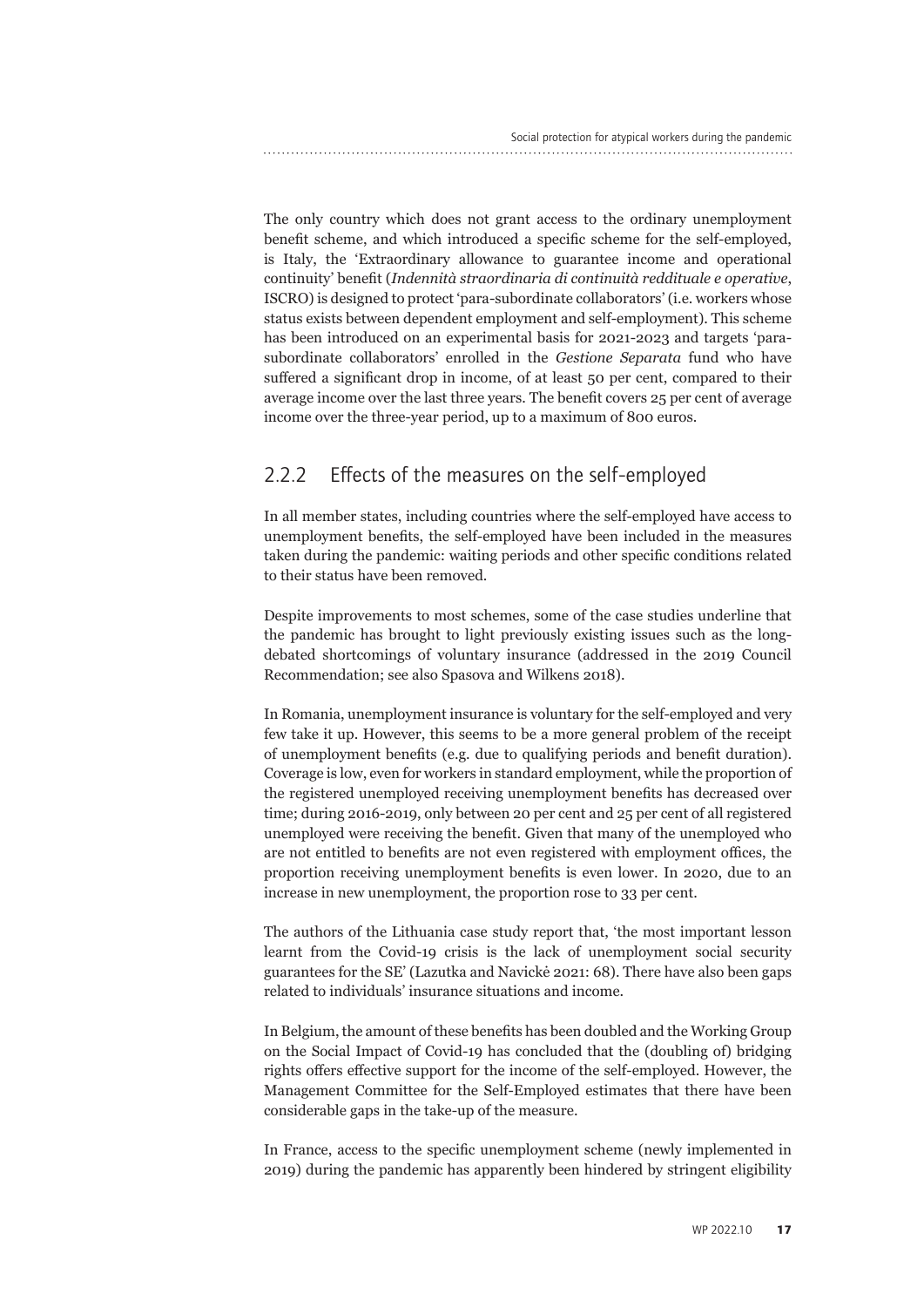conditions. The scheme was initially expected to receive 25,000 to 30,000 claims in the first year but only received 800 because of its highly restrictive eligibility conditions, while these are also estimated to have made this measure almost inoperable during the pandemic. In addition, benefits are often calculated to reach the level of the minimum income (about 500 euros), which is well below the poverty line.

Despite the importance of these measures, unemployment benefits remain difficult to access and, with very few exceptions, almost no changes have been made to the rules governing formal access. The self-employed could call on the ad hoc emergency measures instigated during Covid-19 but have remained excluded from ordinary unemployment benefit schemes in countries where they do not have access to the latter (see also Baptista et al. 2021).

The only country which has extended access to (some categories of) the selfemployed regarding a general scheme is Italy. ISCRO is a structural measure (and the first ever such measure introduced in the country) which has had significant take-up and, overall, the self-employed represent a large proportion of the total number of recipients (67 per cent) (Belletti and Norbiato 2021).

In Portugal, according to the government, approximately half of all self-employed workers had received support from at least one Covid-19 related measure aimed at compensating the loss of income, compared with around 25 per cent of workers, by March 2021. However, the level of support for self-employed workers has been well below that offered to salaried workers. Moreover, the entitlement conditions imposed on the self-employed have been much stricter than those for workers covered by the furlough scheme (Moreira et al. 2020: 15, cited in Perista 2021).

Importantly, the category most often referred to in all the case studies is those working through platforms, most of whom are self-employed (Pesole et al. 2018). This group is increasing in size in all the countries under examination and such workers may not have accessed unemployment benefits even if formally included in the scheme (due to not meeting the conditions relating to working periods given the nature of their work). Most Member States (except for DE, ES, HR, HU, MT, SE, SI, SK), irrespective of whether they provide access to unemployment benefits, have provided income replacement support for the self-employed (Spasova and Regazzoni 2022, Baptista et al. 2021). However, most schemes clearly provided basic support in the form of lump sums close to the minimum income level, which can be estimated to have provided an insufficient replacement of previous income. Moreover, access to both types of benefits (benefits relative to previous earnings or lump sums) has been subject to a variety of eligibility conditions (e.g. reduction in turnover or inactivity, self-employed with staff, solo self-employed etc.), which varied according to the period of lockdown and the sector of activity (Spasova and Regazzoni 2022).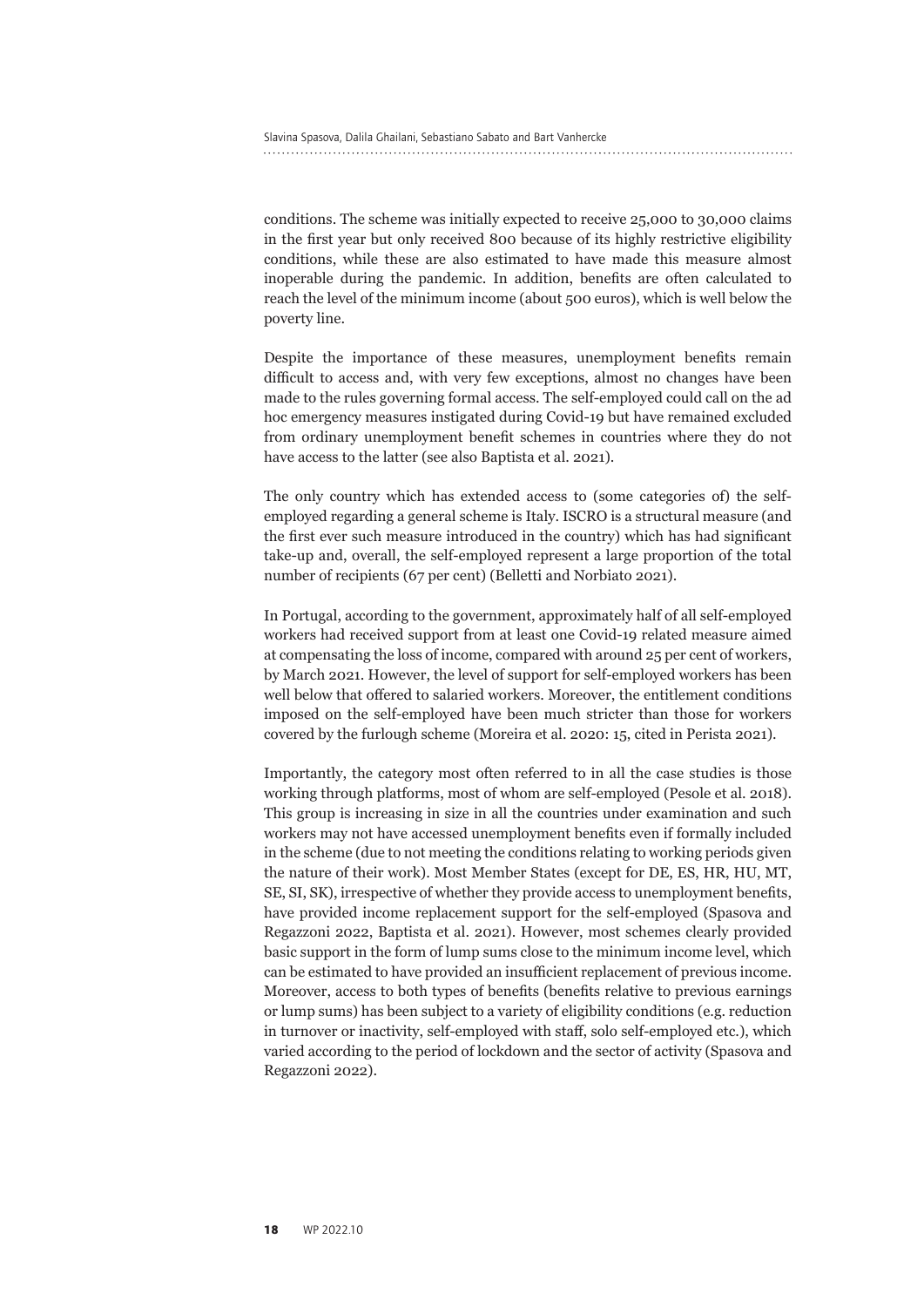# **3. Paid sick leave**

In the eight case study countries, a few measures have been introduced which affect various parameters of paid sick leave schemes, additionally with an impact on access for non-standard workers and the self-employed. However, such measures have been few in number.

### **3.1 Covid-19 related improvements for nonstandard workers and the self-employed**

In Belgium, the changes introduced during the pandemic have mostly affected the level of benefits provided: from March 2020, in cases of incapacity for work lasting at least eight days, the self-employed have received a top-up to ordinary sickness benefits while workers' sickness benefits have been increased to the level of temporary unemployment benefits. This measure applies to all instances of sickness leave (i.e. it is not limited to circumstances related to Covid-19).

The measures implemented in France include: a) the suspension of eligibility conditions (minimum employment periods or contributions) for access to daily sickness allowance for workers suffering from a health condition, vulnerable people at higher risk of developing severe forms of Covid-19 and parents looking after their children following the closure of schools or creches; b) the abolition of the three-day waiting period for the allowance; and c) the extension of the maximum benefit period for workers (both workers and self-employed) diagnosed with Covid-19.

In Ireland, Enhanced Illness Benefit has been introduced for workers unable to work because they have been infected by Covid-19 or who have been advised to self-isolate. Unlike ordinary Illness Benefit, the 'enhanced' benefit is available to both workers and the self-employed and it has less stringent eligibility criteria in terms of employment periods and the contributions record, as well as no waiting days and a higher level of payment.

Changes to the paid sick leave system in Italy have mainly involved an extension of the circumstances covered, which now include periods spent in mandatory quarantine due to Covid-19 for workers in the public and private sectors and periods of self-isolation by vulnerable workers. Furthermore, as of March 2020, periods spent by workers in mandatory quarantine for reasons related to Covid-19 are not included in the maximum number of days for which a worker can receive sickness benefits.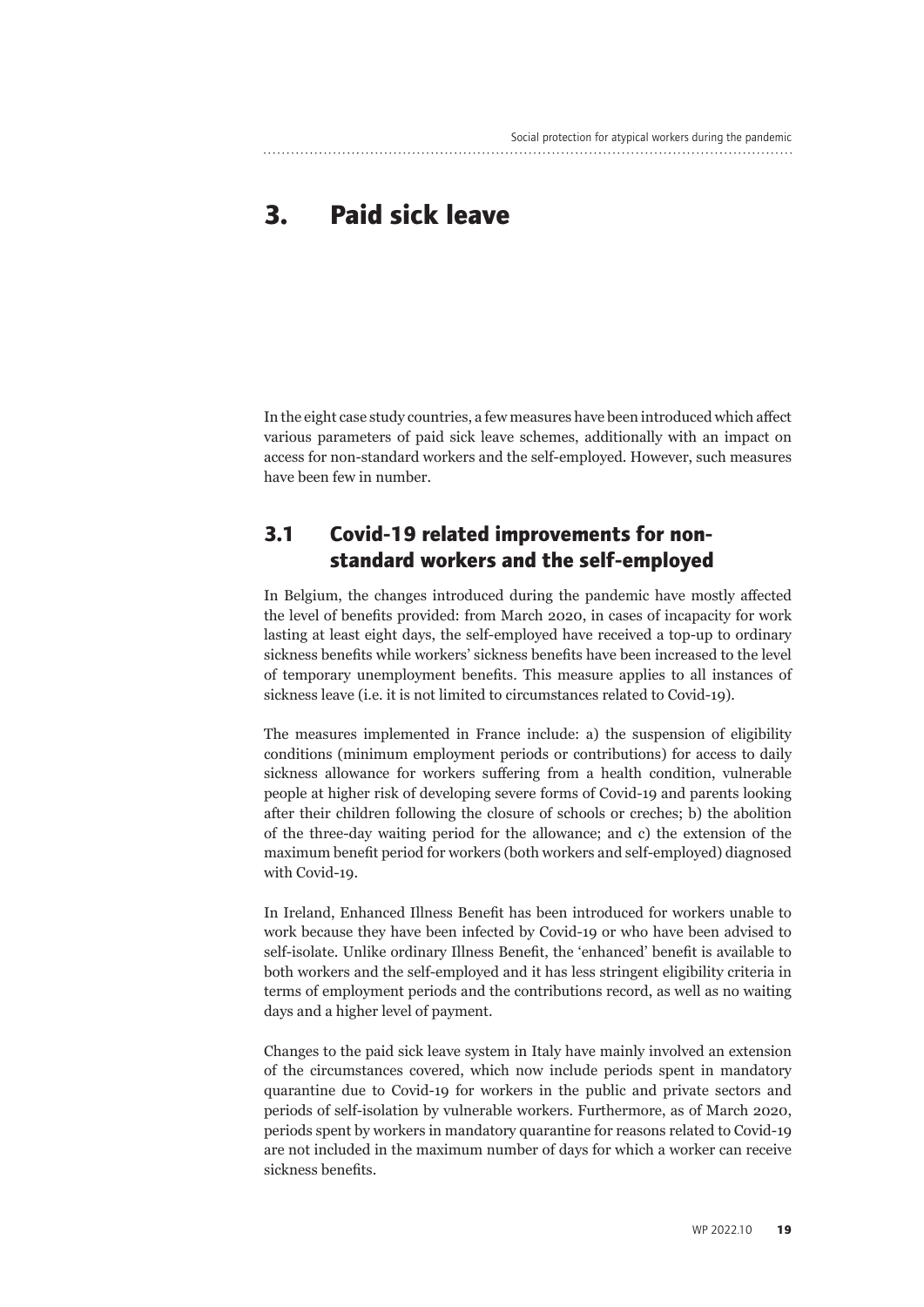In Lithuania, one of the most significant measures implemented has been the extension of the coverage of sickness benefits to people with chronic illnesses (both workers and the self-employed) needing to self-isolate because they are at higher risk of developing severe forms of Covid-19. In addition, the level of benefit has been increased for some categories of workers infected by Covid-19 while performing their duties.

Portugal has introduced specific rules for workers (both employees and the selfemployed) infected by Covid-19 or in precautionary self-isolation due to the risk of infection. These provisions deliver benefits which are higher than ordinary sickness benefits and with no waiting days. In addition, Covid-19 has been recognised as an occupational disease for workers in the healthcare sector (both workers and the self-employed).

In Romania, Covid-19 has, from May 2020, been included in the list of socalled 'group A infectious diseases'. Consequently, workers affected by Covid-19 have access to medical leave and associated indemnities, irrespective of the social security contributions record. Furthermore, the indemnity for workers quarantining or self-isolating due to Covid-19 has been increased.

In Sweden, a number of temporary changes to the paid sick leave system have been introduced during the pandemic, including compensation by the state for the waiting day when workers (including the self-employed) are not covered by benefits as well as the extension of coverage to groups of the population particularly at risk of developing severe forms of Covid-19. Additionally, as of February 2020, Covid-19 has been classified as a socially dangerous disease, thus allowing workers and the self-employed to apply for so-called 'Disease Carrier Allowance' in cases of infection or suspected infection. Access to this benefit is not subject to any waiting period.

### **3.2 Potential effects of the measures on nonstandard workers and the self-employed**

When it comes to assessing the impact of these measures on non-standard workers and the self-employed, several caveats are needed. First, the eight countries under scrutiny had, even before the pandemic, different starting points and situations in terms of gaps in access by these groups to paid sick leave schemes, which makes comparisons across countries particularly difficult. Second, most of the measures introduced are designed to be temporary and many of them only cover circumstances related to Covid-19. In these cases, the impact of changes on nonstandard workers and the self-employed should be considered as contingent and with a rather limited scope. Finally, data on the take-up of the measures that have been implemented are not always available, especially for specific categories of workers.

Thus, for instance, in Sweden, no data are available on the take-up of the compensation provided for the waiting day before gaining access to sickness benefits. The measure is meant to have universal coverage, but it does not apply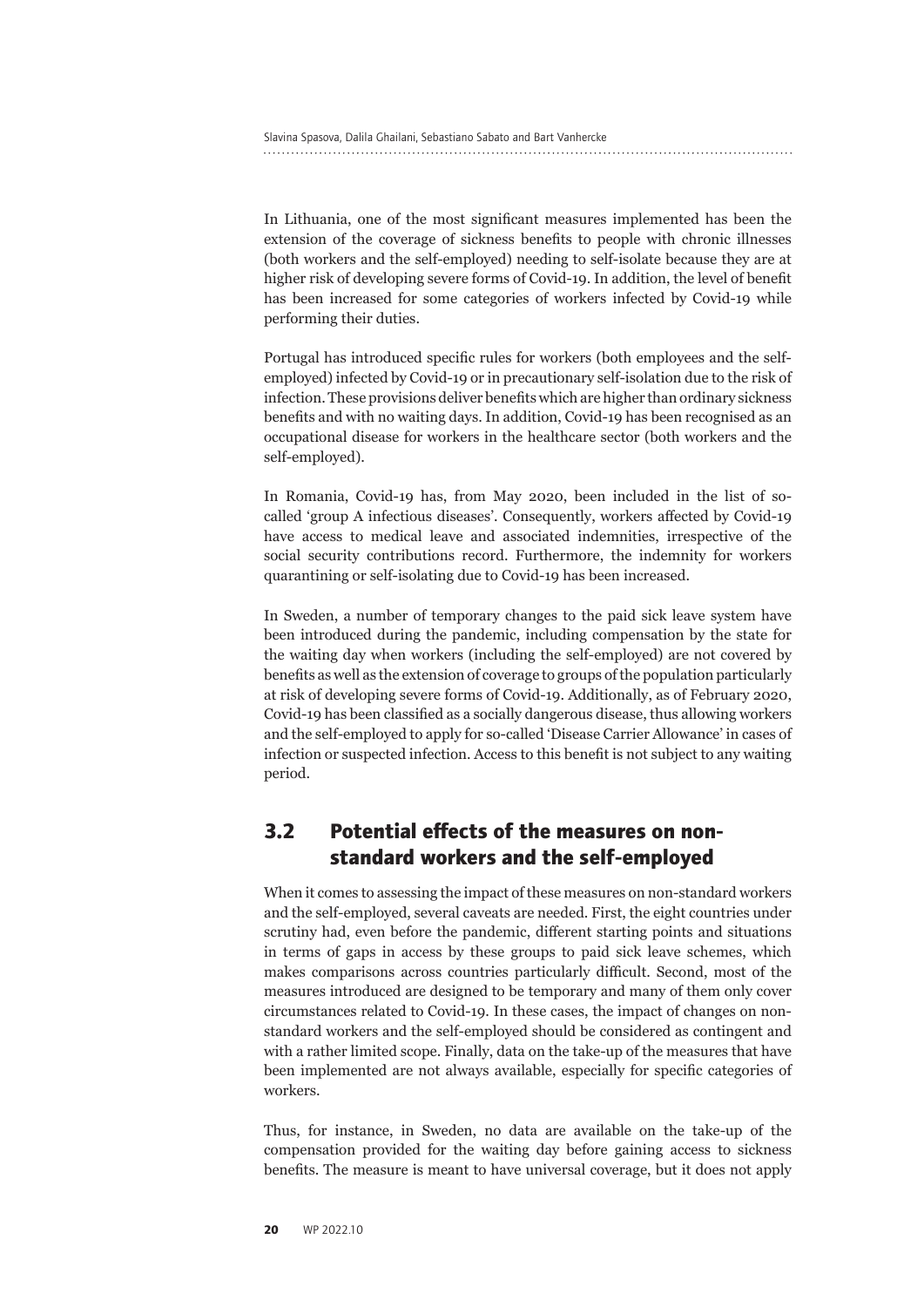automatically and applications have to be made. This is likely to ensure that the take-up rate is below 100 per cent (Fritzell et al. 2021). Similarly, in Ireland, since Enhanced Illness Benefit has more relaxed eligibility conditions than standard Illness Benefit, we can presume that both non-standard workers and the selfemployed have had broad access to this benefit: however, no data are available on the take-up by these categories.

In some countries, the measures implemented during the pandemic may have resulted in some improvements in the situation of (some categories) of nonstandard workers and the self-employed, even though they have not been sufficient to fill the existing gaps in protection. Thus, according to Legros et al. (2021), the measures implemented in France are part of a longer trend towards consistency in the protection offered to both standard workers and non-standard workers and the self-employed in cases of illness. This trend has, however, not yet plugged the existing gaps in income protection between full-time workers and other groups.

In Belgium, while some categories of non-standard workers and the self-employed have had access to the emergency measures enacted during the crisis, others are still not adequately covered. These include agency workers not under contract at the time of the crisis; platform workers; people in flexi-jobs; most sex workers not qualifying as regular workers or as self-employed; people in occasional work with interrupted contracts; the self-employed not earning enough to qualify for bridging rights; and young people in dual learning or in different kinds of traineeships, or working on a student contract. Many couriers, whose workload has increased enormously during the pandemic, are not covered by sickness insurance through their employers in cases of mandatory quarantine while the protection offered by some location-based platforms has been deemed by trade unions as non-transparent and generally inadequate.

Restrictions on the access of the self-employed to the measures implemented during the pandemic have been highlighted in several countries. Thus, in Italy, while the measures taken may have improved the protection of non-standard workers in cases of sickness due to Covid-19, they have not covered the selfemployed. Similarly, in Romania, while the relaxation of the qualifying conditions for sickness benefits in respect of absence related to Covid-19 may have improved access for workers with no or only short contribution periods (including nonstandard workers), these measures have barely had an impact on the self-employed, most of whom are not covered by social insurance. In Lithuania, the self-employed who are working under a business certificate and who are not engaged in any other economic activity are not covered by sickness insurance and thus are not eligible for the pandemic sickness benefits introduced by the government (Lazutka and Navickė 2021).

Conversely, according to Perista (2021), the abolition of the waiting period for access to sickness benefits in Portugal has especially benefited the self-employed and those workers covered by the voluntary insurance scheme (who, in normal circumstances, would be subject to, respectively, an 11-day or a 31-day waiting period for ordinary sickness benefit).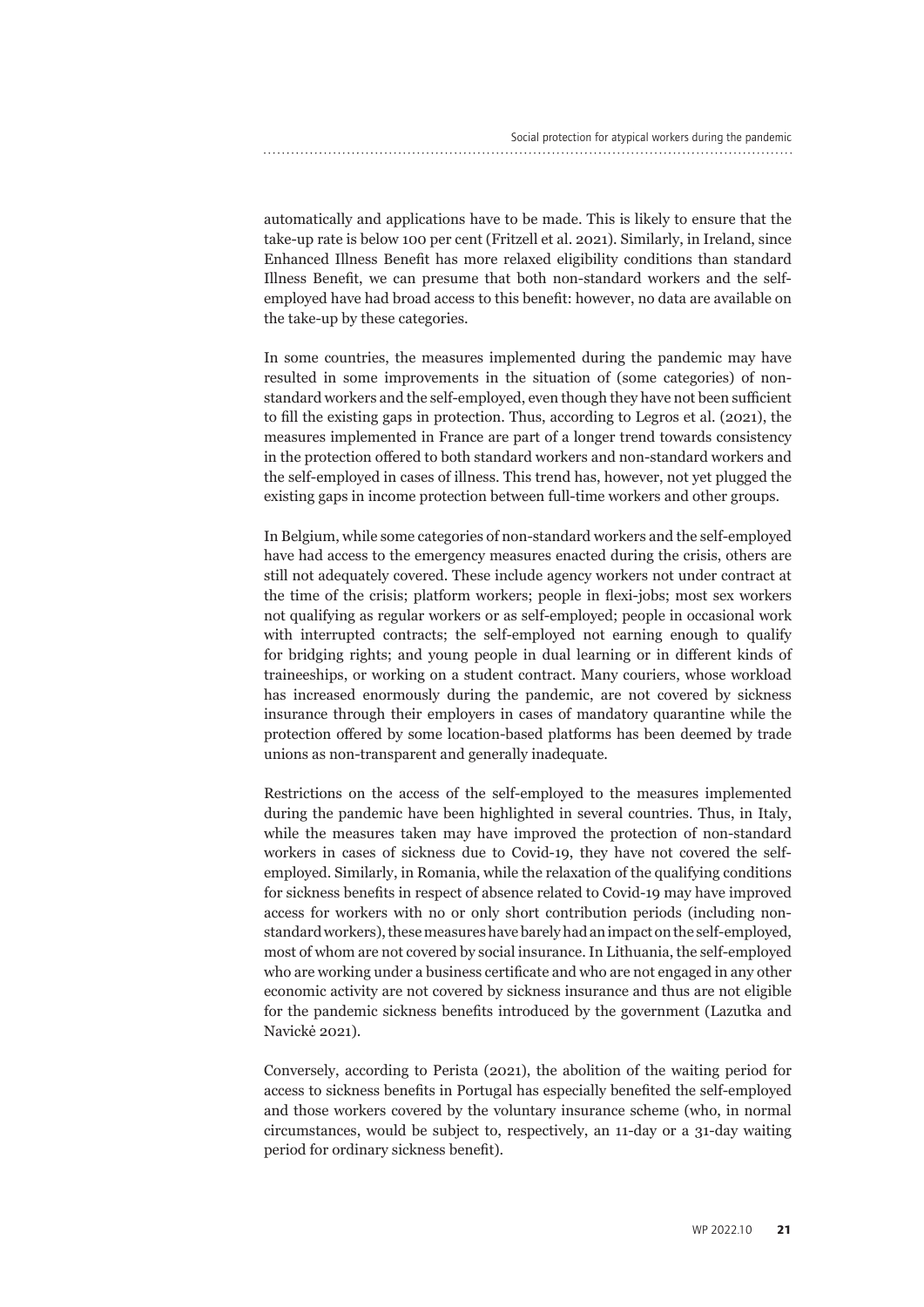# **4. Covid-19 leave arrangements for working parents**

This section examines the special leave arrangements which have been provided to working parents during the closure of childcare facilities and schools. Among the eight countries under scrutiny, Ireland is an exception as it has not adopted special leave arrangements linked to the closure of such places. There has been a very extensive amount of working from home while certain employers have adopted measures to help workers with childcare responsibilities. Traditionally, childcare has been seen as a personal responsibility and Ireland relies on largely private and family arrangements for childcare rather than publicly-funded facilities.

### **4.1 Specific leave for working parents**

The remaining seven member states have either introduced new schemes in the context of the pandemic or extended existing measures.

In Sweden, the existing temporary parental leave benefit related to care for sick children was extended on 25 April 2020 to cover situations in which individual childcare centres or schools were temporarily closed due to the pandemic.

Alternatives to leave were also available for working parents: in Italy a lumpsum childminding subsidy (baby-sitting bonus) of 1,200 euros was provided to working parents including non-standard workers and self-employed, and healthcare workers were entitled to 2,000 euros. In Portugal, working parents have been able to use their entitlement of up to 30 days leave per year to provide urgent assistance to children aged less than 12 in the case of illness or accident. The benefit corresponds to 100 per cent of the net wage.

Alternatives to leave have also been made available for working parents in some situations: in Italy, a lump sum childminding subsidy (the 'babysitting bonus') of 1,200 euros has been provided to working parents, including non-standard workers and the self-employed, with healthcare workers entitled to 2,000 euros.

The duration of leave periods has sometimes corresponded to the period of lockdown, as in Belgium,<sup>8</sup> but in some cases the measures have been extended beyond 2020. In Italy, the 'corona parental leave' introduced in March 2020

**<sup>8.</sup>** In Belgium, employees could apply for special 'corona' paid parental leave from 1 May to 30 September 2020. The measure was not continued after that period and has been replaced by the temporary unemployment arrangement.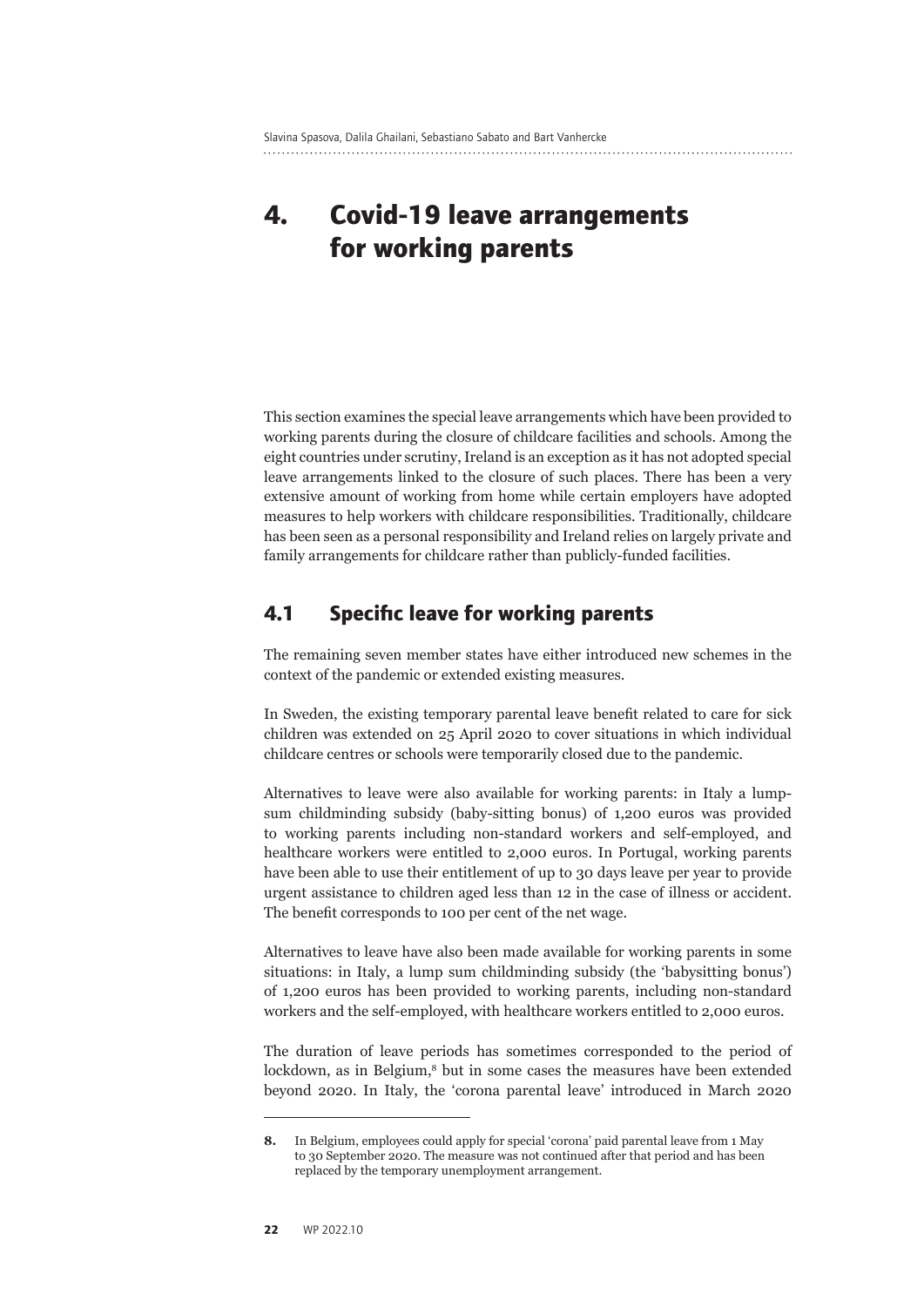has been extended until the end of August 2021. The 'extraordinary support to families' scheme in Portugal was put in place in March 2020 and was still in effect on 1 June 2021. In Sweden, extended temporary parental leave continued to be effective until 30 September 2021. Initially adopted in response to the closure of schools and childcare facilities, measures in Lithuania and France have been extended in the event of a child being quarantined, irrespective of whether schools were closed. In Portugal, this situation is covered by another scheme: 'assistance to children or grandchildren for reasons of precautionary self-isolation' gives parents or grandparents of children less than 12, and who need to be in precautionary selfisolation, the right to be absent from work for a maximum of 14 days and to receive the related benefit covering the resulting loss of remuneration.

Special parental leave arrangements have been available to parents with children aged up to 12 in Belgium, Lithuania, Portugal, Romania and Sweden; and up to 16 in France and Italy. Leave could be used to care for an older disabled child in Belgium, Lithuania, Portugal and Romania. In France (since September 2020) and Italy, parents whose jobs allow them to work remotely have been explicitly excluded from these schemes. In Portugal, teleworkers were also initially not eligible although, as from February 2021, teleworkers are eligible if they choose to stop working in order to support their families provided they are in one of the following types of household: a) a lone parent household; b) a household with at least one child attending early childhood education and care or primary education; and c) a household with at least one person of any age with a disability and proven incapacity of at least 60 per cent.

As for the population of workers with which we are concerned here, the schemes are either broad in scope and available to other groups of workers in addition to employees; or are less comprehensive in scope.

In Belgium, 'corona leave' was available to temporary agency workers and parttime workers (but not to workers working less than 75 per cent of full-time working hours). In Romania, however, it was made available only to private sector workers. Non-standard workers have the same access to leave arrangements as standard workers in Italy, Lithuania and Sweden. In Portugal, domestic workers are included.

Self-employed people have access to the leave in the six other countries under scrutiny, subject to conditions, with the other exception being Romania. This shows a clear positive trend towards the inclusion of the self-employed since, unlike workers and with a few exceptions, this category has no compulsory protection against the risk of loss of income. In Italy, the self-employed must be enrolled with *Gestione separata* to be eligible. In Belgium, the self-employed paying social contributions who must reduce their activity to take care of children are eligible for parental leave bridging rights. In Lithuania, the self-employed are included, except for those engaged in individual activities under a business certificate and those whose jobs allow them to work remotely.

As regards the compensation rate, the replacement rate for all types of work status in France has, since 1 September 2020, been 100 per cent of wages with no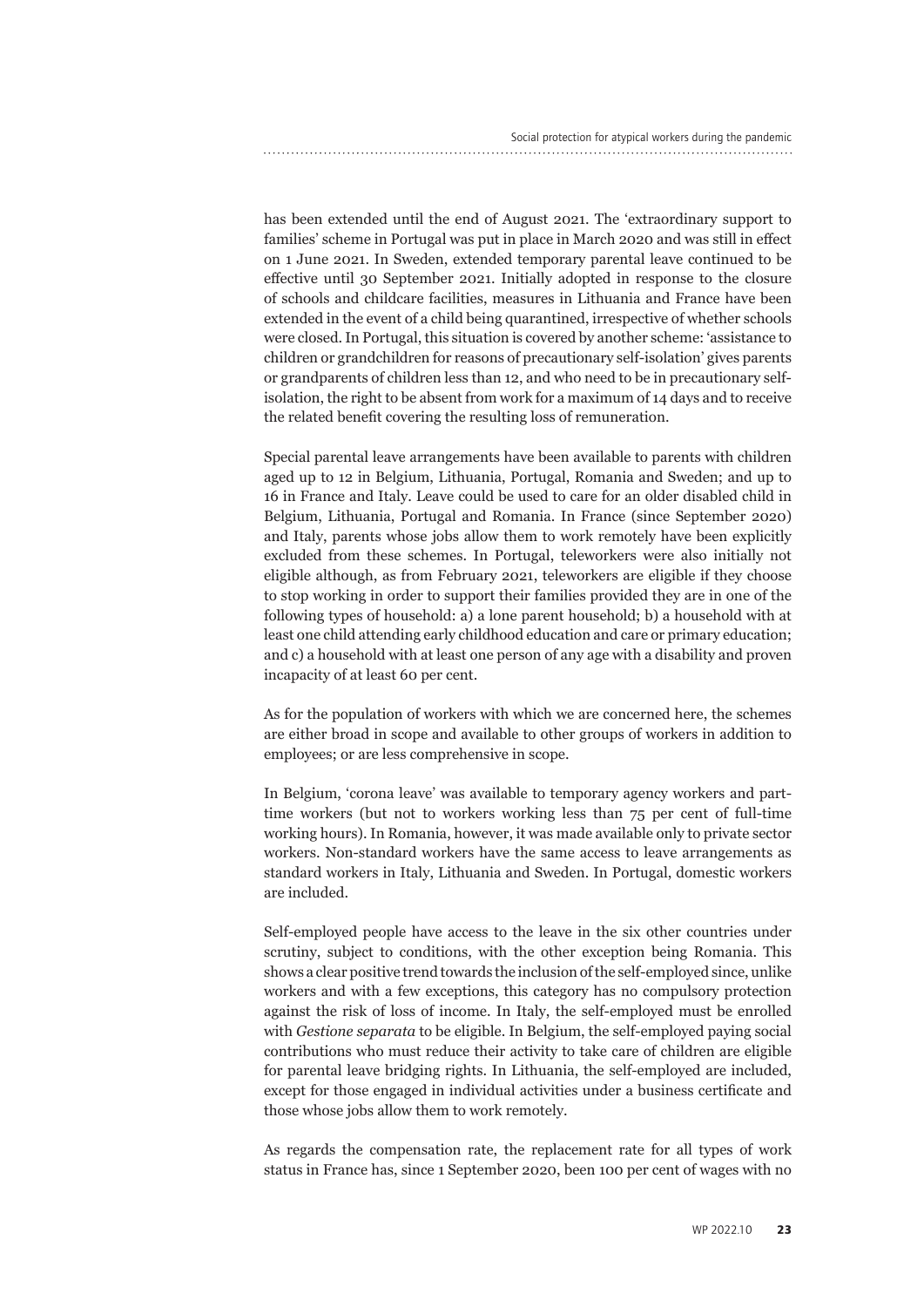mandatory waiting period. The payment is made for the following 14 days. Flat rates have been paid in Belgium, with an increased amount for single parents and for parents of children with a disability. In Italy, Lithuania, Portugal, Romania and Sweden, specific leave is paid at an earnings-related rate ranging from 50 per cent to 90 per cent. Italy, Lithuania and Sweden<sup>9</sup> granted the same rate of earnings to workers and to the self-employed; while in Portugal the self-employed have received a lower amount since leave for the self-employed is paid at one-third of earnings compared to two-thirds for workers.

### **4.2 Potential effects on non-standard workers and the self-employed**

In Italy, the pandemic has shone a spotlight on the structural weaknesses in the national welfare system; this has pushed the Italian government to adopt a more inclusive approach regarding non-standard and self-employed workers by creating new measures such as the 'babysitting bonus' to cover them on an equal footing with workers. Indeed, while 'corona leave' was open only to those selfemployed workers registered with the *Instituto Nazionale Previdenza Sociale* (INPS), the voucher to purchase babysitting services was also available to selfemployed persons covered by private funds. The INPS assessment of the measure reports that the bonus attracted a new group of workers.

In Portugal, while specific measures have been adopted, self-employed workers have not been included on an equal footing with standard workers. Non-standard workers as well as the self-employed are eligible for the 'extraordinary support to families' scheme, but the scheme for self-employed workers is significantly less generous since the monthly benefit corresponds to only one-third of the base wage for the self-employed compared to two-thirds of it in the case of workers. Nevertheless, the pandemic has focused more attention on certain categories of the self-employed: lawyers and solicitors were excluded from the scheme because they are covered, on a mandatory basis, by a specific social protection scheme although this did not provide any type of equivalent support. The Ombuds Office considered the complaints it received from these workers to be well-founded and recommended they be integrated as potential recipients, particularly because the benefits were financed by the state budget rather than by social security funds. However, one year after the outbreak of the pandemic, lawyers and solicitors still had no access to support.

In Belgium, as leave was granted only to parents working more than 75 per cent of full-time hours, several groups of non-standard workers would have had no access to this leave.

**<sup>9.</sup>** In Sweden the income base for calculating benefits for the self-employed is the same as for sickness benefit.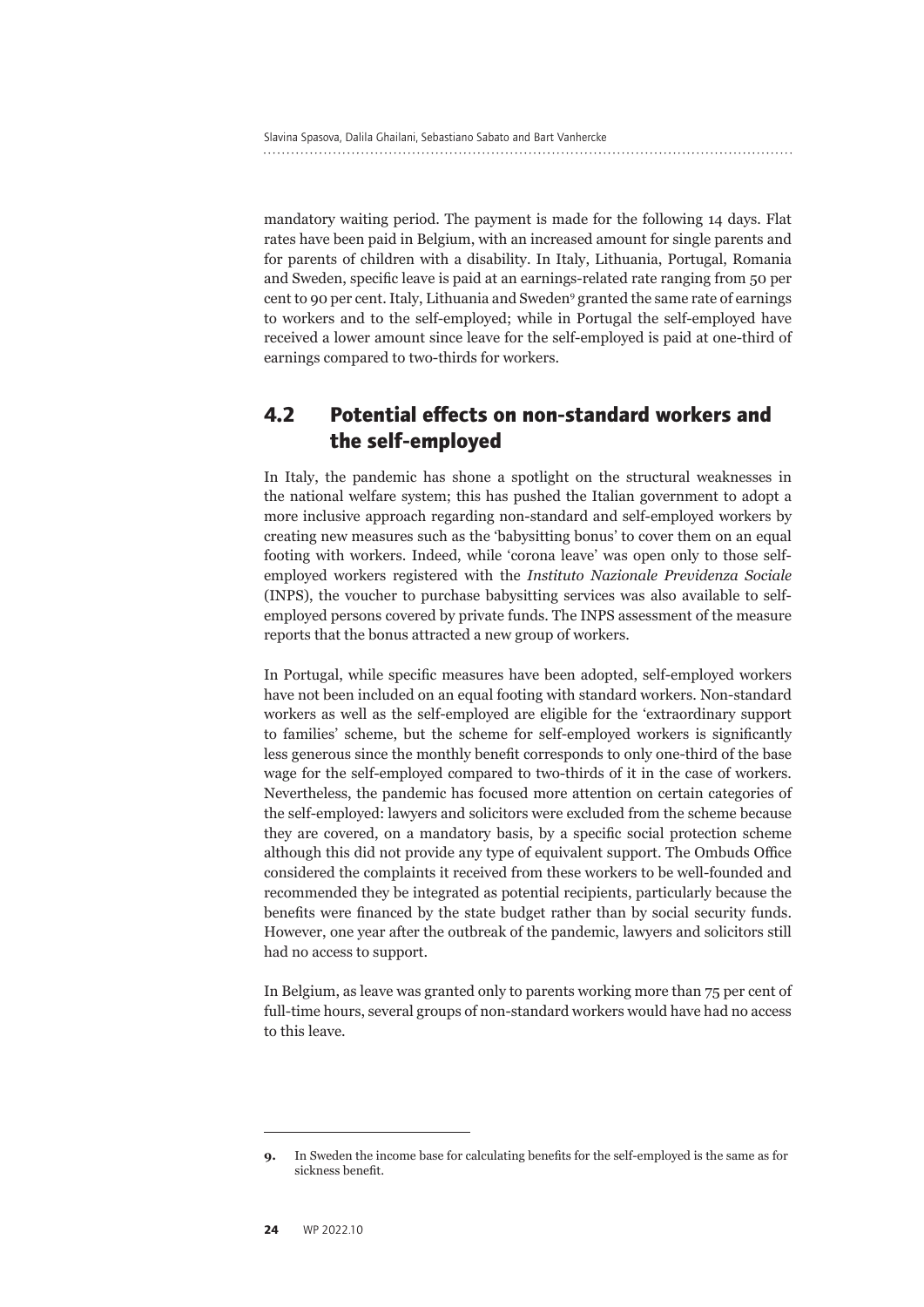# **5. Trade unions: (how) have they been involved in the pandemic measures?**

In the only existing study regarding the involvement of trade unions in the measures taken during the crisis, Eurofound (2021) found that trade unions (and employer organisations) have been most involved in employment protection measures but least involved regarding measures to prevent social hardship. The study divides countries into six categories ranging from 'no involvement' to 'involvement in designing/amending measures'. Our case studies provide further information as regards trade union involvement with the findings confirming the Eurofound classification.

Belgium, Ireland and Sweden are classified by Eurofound in the category 'strong involvement including through tripartite bodies'.

In Belgium, the social partners were involved, via the Economic Risk Management Group, in designing the national measures. The group provided advice on workrelated matters to the Council of Ministers which developed most of the national crisis measures. Through the National Labour Council, the social partners negotiated and agreed upon a new national collective agreement (CA 147) which arranges temporary unemployment for white-collar workers in companies without an existing arrangement. The Council also negotiated and agreed more general measures to support people during financially difficult times. At sectoral level, efforts were also made by the social partners to mitigate the consequences of the crisis and provide support.

In Ireland, the trade unions, including the Irish Congress of Trade Unions (ICTU), have historically had limited input into the design of social protection measures and no role in implementation other than in bringing issues of concern to the attention of the relevant policy-makers. The involvement of the unions has tended to focus primarily on wage-related issues and conditions of employment (e.g. hours of work).

During the pandemic, however, ICTU has made submissions to the Parliamentary Committee on Social Protection on the PUP and it has also been involved in discussions on the proposed introduction of statutory sick pay, proposals for which were discussed at the Labour Employer Economic Forum which includes, in addition to the government, the ICTU and the Irish Business and Employers Confederation. Trade unions have generally welcomed the measures but have raised concerns relating to rates of benefit, the continuation of support, the application of job search rules to those whose jobs have been closed down and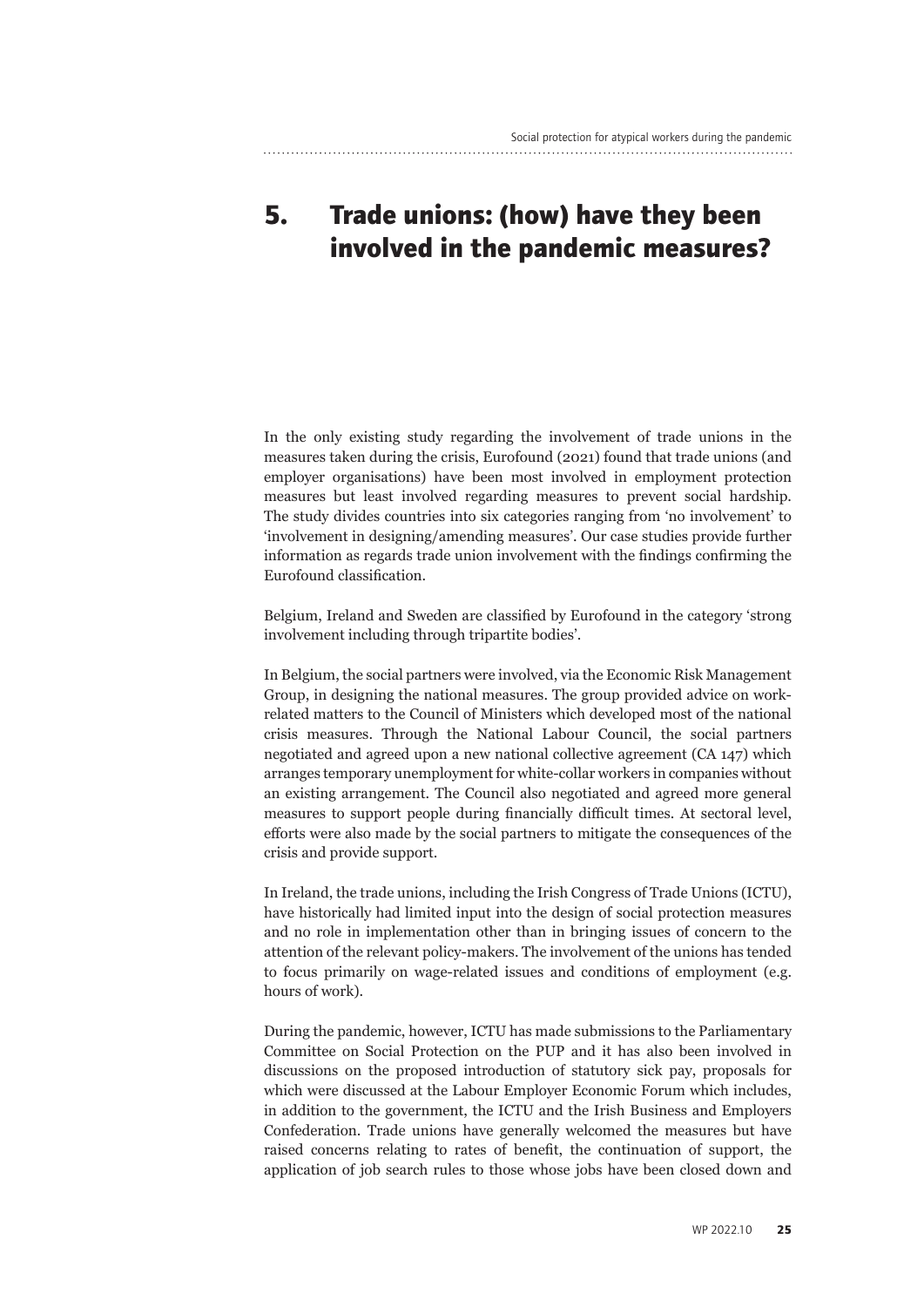general control measures. As for the self-employed, the ICTU has supported the increased coverage for self-employed workers but remains concerned that the increased access to social insurance benefits for the self-employed in recent years has not been matched by a corresponding increase in their insurance contributions.

In Sweden, representatives from the major trade union confederations confirm intense contacts between the government and the social partners during the pandemic. These consultations usually included all government-supporting parties in Parliament. The social partners seem especially to have influenced decision-making in situations where they were in agreement with the government. All the Swedish trade union confederations have proposed measures to tackle the social consequences of the pandemic, most of which were eventually implemented by the government although to varying degrees.

Portugal is included in Eurofound's category 'involvement in consultation and evaluation through tripartite bodies'. Perista (2021) notes that the social partners have been regularly informed of and consulted on the measures taken by the government through tripartite meetings of the Economic and Social Council's Standing Committee for Social Dialogue. The latter body is also tasked with the regular evaluation of employment protection measures. Although they were useful in providing the views of the social partners on the measures being taken by the government (e.g. on unemployment benefits and on the special 'pandemic' parental leave), these consultations did not result in the proper involvement of the social partners in the design of these measures during the pandemic. According to Eurofound (2021: 67), the dynamics of the social dialogue have improved with the preparation of the recovery measures, presented to the social partners in June 2020.

France, Italy and Lithuania are included in the Eurofound category 'no or weak involvement in the early phase of the pandemic but stronger involvement in the subsequent design or amendment of measures'.

In France, the Covid-19 outbreak had a negative impact on the social dialogue; the government took most of the measures addressing the pandemic without prior consultation with the social partners, at least formally. However, informal consultations were held with some organisations. Although not significantly involved in the design of the government's response to Covid-19, the social partners have been very active in negotiating agreements, at both sectoral and company level, to adapt work organisation or carry out reorganisations.

The trade unions nevertheless consider that they have influenced several of the government's choices, including the deferral of implementation of unemployment benefit and pension reforms; the setting up of a solidarity fund for the selfemployed; the extension of the job retention scheme to the maximum number of workers; and raising awareness of the need to provide protective equipment to workers.

As pointed out by Belletti and Norbiato (2021), most of the measures aimed at reacting to the pandemic in Italy were taken by the government by decree, thus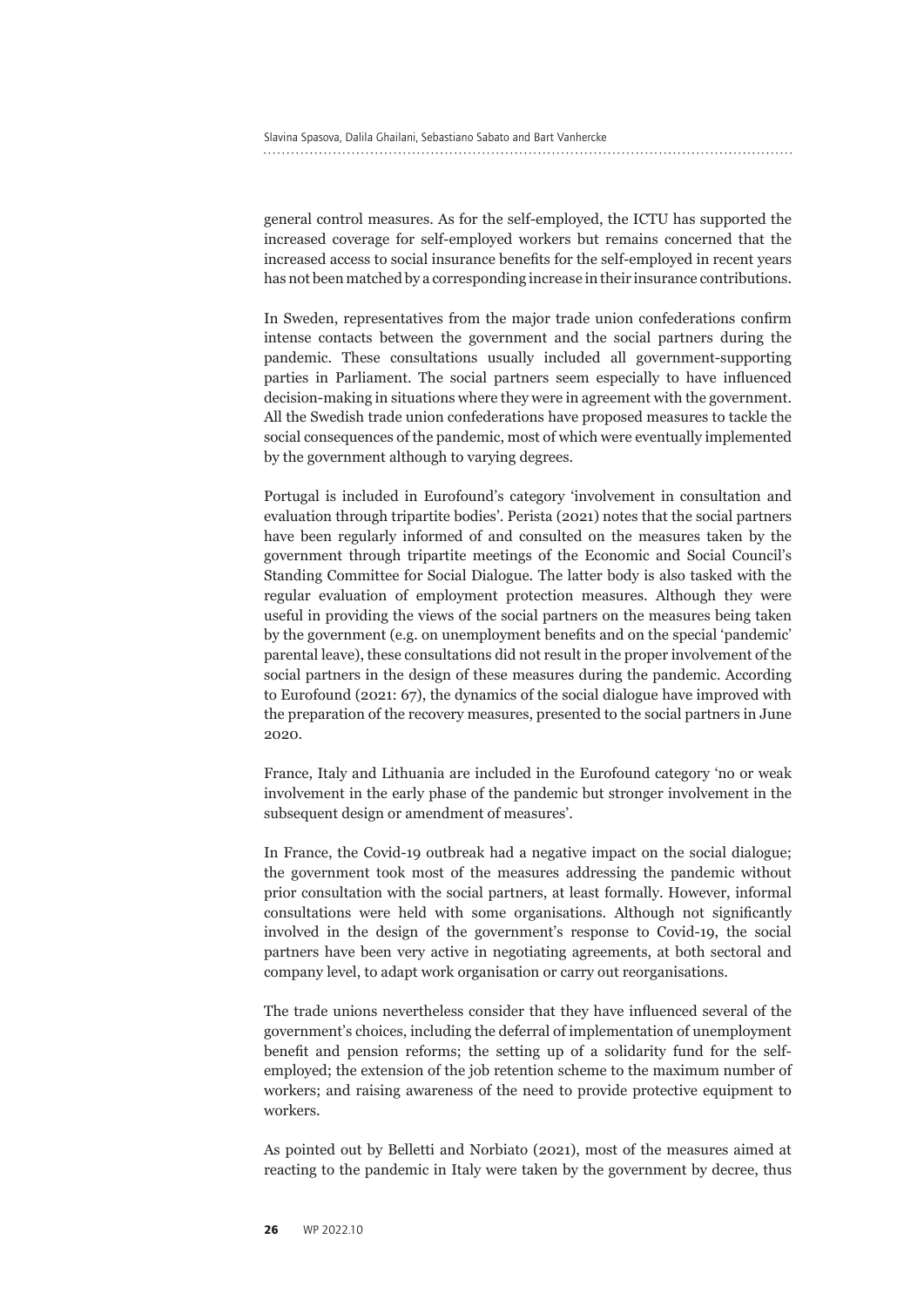leaving limited space for ex ante consultation with trade unions on the contents of the provisions. Trade unions were, however, consulted after the adoption of the measures (through informal dialogue with the government) or in parliamentary hearings. In some cases, these consultations led to adjustments and amendments to the measures.

Overall, the social partners have supported most of the measures adopted to attenuate the social consequences of the pandemic, including those aimed at granting more social protection to non-standard workers and the self-employed. With regard to the latter point, however, some criticisms have been raised by *Confederazione Generale Italiana del Lavoro* that stresses their ad hoc character and their insufficient structural response to the gaps and shortcomings in the Italian welfare state (a potential exception being ISCRO).

According to Lazutka and Navickė (2021), the government in Lithuania consulted the social partners on an ad hoc basis when taking decisions related to social protection in the context of the pandemic, i.e. without taking the form of tripartite meetings. Cooperation between the government and the social partners (and civil society organisations) was greater at the beginning of the crisis, when an 'Advisory Group for Post-Lockdown and Social Issues' was set up involving the social partners and other stakeholders (April 2020) under the responsibility of the Ministry of Social Security and Labour. However, the Advisory Group was discontinued in 2021 and social dialogue dynamics have progressively weakened (including in the elaboration of the Lithuanian National Recovery and Resilience Programme).

With regard to the measures adopted by the government to address the social consequences of the pandemic, the social partners have been generally supportive of the income maintenance measures and wage subsidies while raising concerns about the adequacy of the financial support offered through these benefits (especially for the self-employed) and on them being discontinued too early.

Finally, Romania saw the involvement of the social partners reduced to 'information only', according to Eurofound. During the pandemic, the intensity and the quality of social dialogue has been relatively weak and, according to the social partners themselves, they have generally not been involved in proper and meaningful consultation with the government (Eurofound 2021). All the collective agreements in place prior to the state of emergency remained valid during it and during the subsequent state of alert and for up to 90 days after the end of the latter. Formal consultation of the social partners by the Ministry of Labour and Social Protection and the Romanian government took place at meetings of the social dialogue committees and the Tripartite National Council for Social Dialogue. Most of the consultations organised by the government were only for information, however.

As underlined by Concordia, the employer confederation, one positive aspect of the pandemic has been the growing dialogue with some trade unions. Although this has not resulted in any particular agreements, the exercise has helped rebuild trust between the social partners.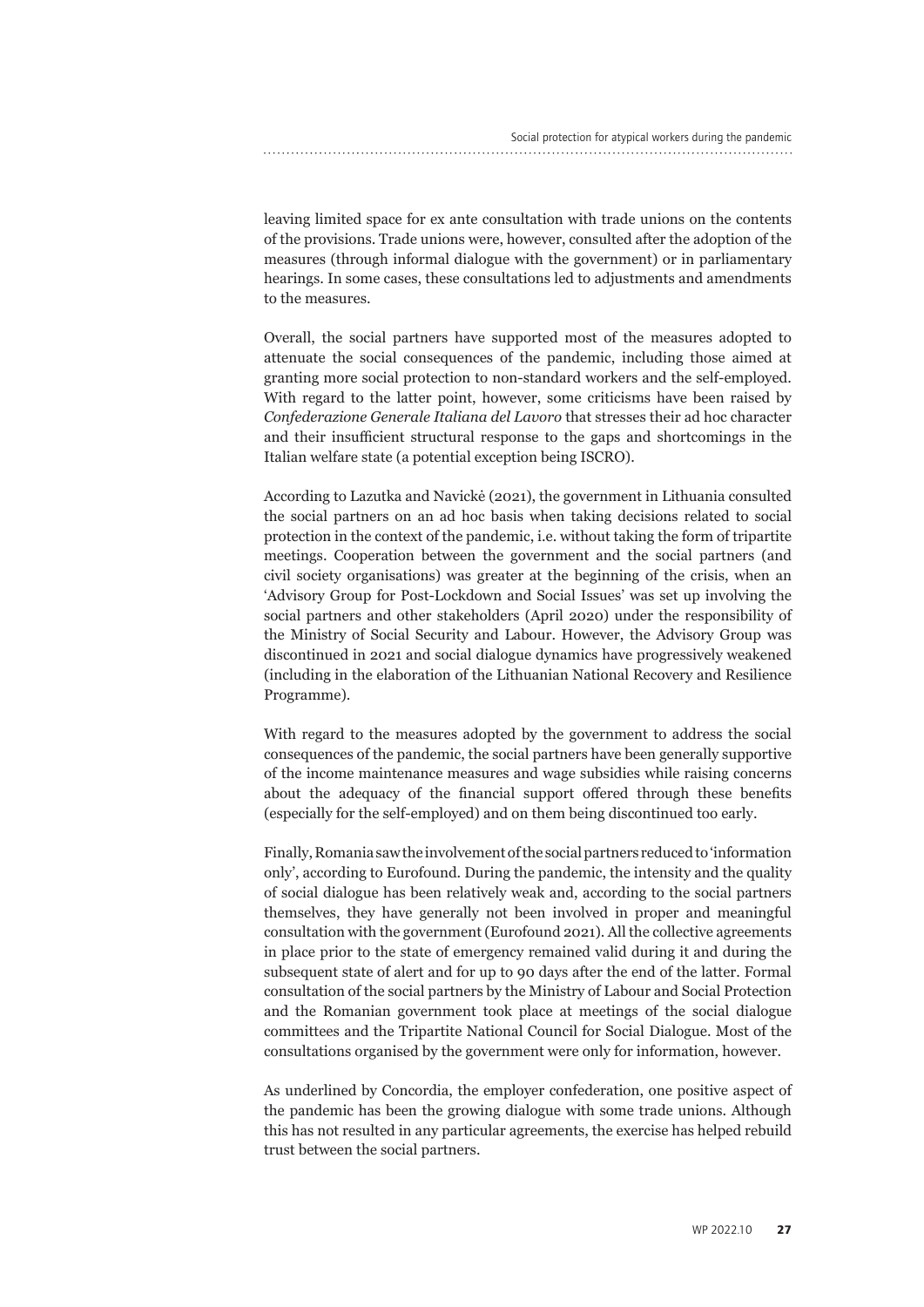# **6. Debates and prospects: has the crisis improved access to social protection?**<sup>10</sup>

Taken by surprise by the sudden outbreak of this unprecedented health crisis, governments had to take emergency decisions regarding social protection measures, circumstances which did not leave much room for debate.

Just as the crisis has highlighted serious gaps in social protection, in particular in the context of the implementation of the 2019 Council Recommendation, $<sup>11</sup>$  the</sup> eight case studies have also highlighted the absence of discussions concerning the national plans which were to be submitted by the member states to the European Commission in May 2021. The process of implementing the Recommendation and its evaluation coincided with the pandemic and has highlighted more than ever the acute gaps in social protection identified in the Recommendation. All the case studies reported a lack of specific public/media discussions on the national plans: the 2019 Council Recommendation has had no public coverage whatsoever and the plans have, for the most part, been discussed only by experts and relevant institutions. Most of the case studies outline progress on some of the points of the 2019 Recommendation, but more research is needed in order to link these processes together: to provide just two examples, Ireland has introduced unemployment benefit for the self-employed; and Belgium has improved access to maternity and other benefits.

At the same time, there are ongoing national debates on the issues which are described in these plans. In several cases (Belgium, France, Portugal and Romania), these debates concern the issue of social protection and the working conditions of platform workers, among who are mostly self-employed. In Portugal, the 'Green Paper on the Future of Work' (March 2021) quotes the 2019 Council Recommendation and raises several issues regarding access to social and labour protection for non-standard workers and the self-employed. In France, the Minister for Small and Medium-sized Enterprises indicated in December 2020 that he planned to review the criteria to be met by the self-employed to access the unemployment benefit scheme. Moreover, several study groups have been set up in the country to discuss a review of self-employment status. Their reports highlight the need for simplification and for more equal treatment between workers and the self-employed. In addition to easing the eligibility criteria for unemployment

**<sup>10.</sup>** We invite the reader to consult the national case studies for a detailed picture of ongoing debates and prospects.

**<sup>11.</sup>** Member states are asked to implement the principles set out in this Recommendation and to submit a plan setting out the corresponding measures to be taken at national level by 15 May 2021 (18 months after the formal adoption of the Recommendation).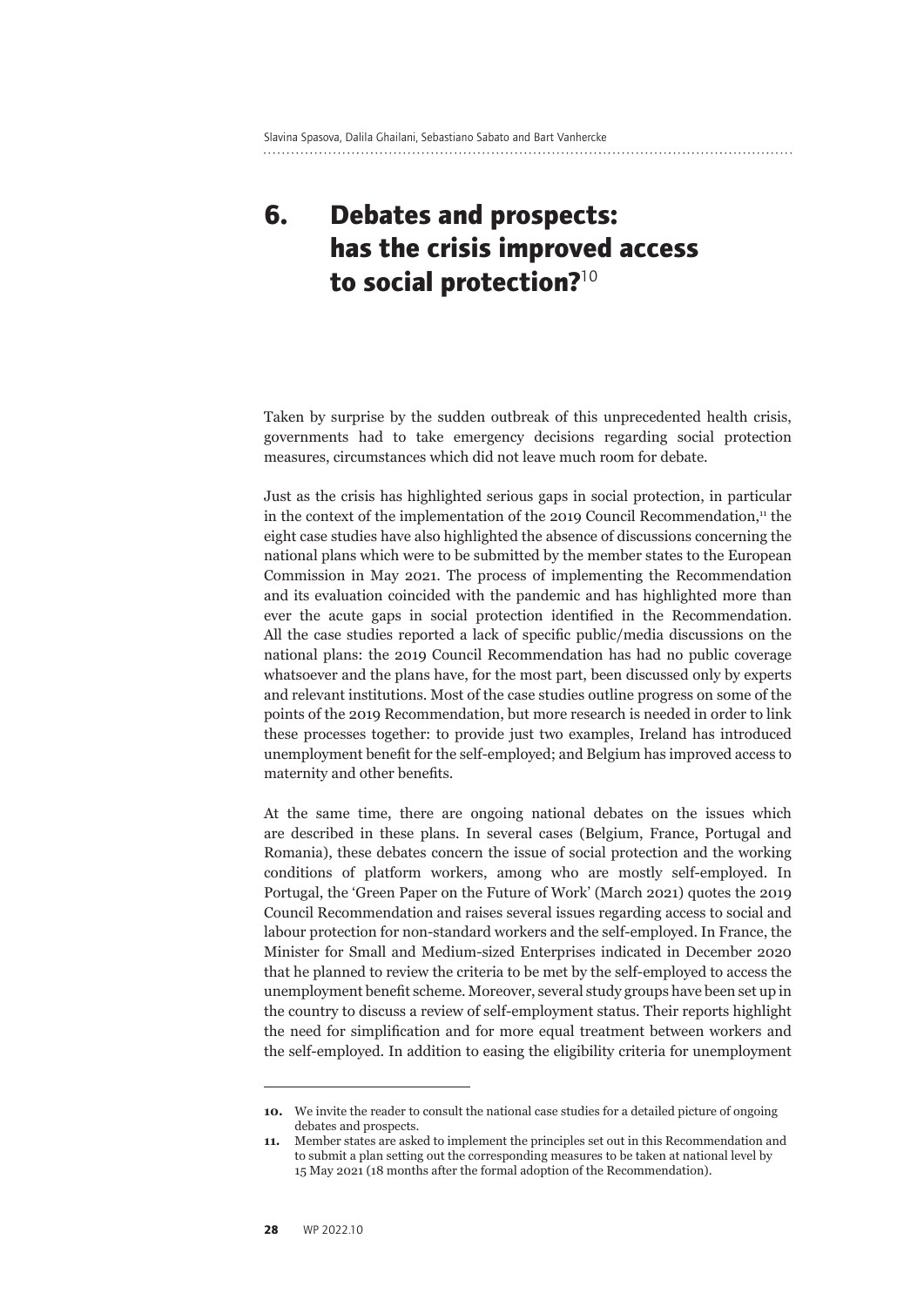insurance, the government has initiated discussions with representative employer organisations to develop, in the course of 2021, a comprehensive plan covering the different sectors of self-employment activity. The plan covers legal status, the calculation of social contributions, unemployment, training and the procedures applicable to the transfer of workers in the event of the failure of a business.

Important discussions are also taking place in Belgium, where there is a 'vigorous national debate' (Van Lancker 2021: 8) on access to social protection for people in non-standard work. According to the policy declaration made by the Minister for Social Affairs in November 2020, the federal government will come up with proposals to improve the applicability of labour law and social protection to nonstandard forms of work. In several institutions, discussions are ongoing on access to social protection and the social status of non-standard work, including platform work. The national plan to implement the 2019 Council Recommendation is designed to fill some gaps in the social protection of non-standard workers and of the self-employed, while discussions are ongoing on the option of requiring all workers who deliver paid work under the authority of a person (even without employee status) to be covered by the social protection system, including sickness. While expressing doubts about the need for compulsory coverage in some sectors of social protection, the Management Committee for the Self-Employed has recognised the need for improvements in the adequacy of pensions and sickness benefits.

In Ireland, a debate is ongoing on the possible introduction of statutory sick pay (with particular attention paid to workers in low-paid jobs): legislation in this direction was proposed by the government in June 2021 and will be discussed by the Irish Parliament.

In Romania, '[a]lthough the measures were temporary, the government began to shift its attention towards these categories in an unprecedented manner' (Pop 2021: 103), especially regarding the social situation of platform workers who have been steadily increasing in number.

The pandemic, by highlighting important gaps in access to social protection, has been the driver/amplifier of debates which, in some cases, have developed into official plans. These developments are in line with the reforms improving access to social protection which have taken place in the past decade (Spasova et al. 2017) and should be closely followed.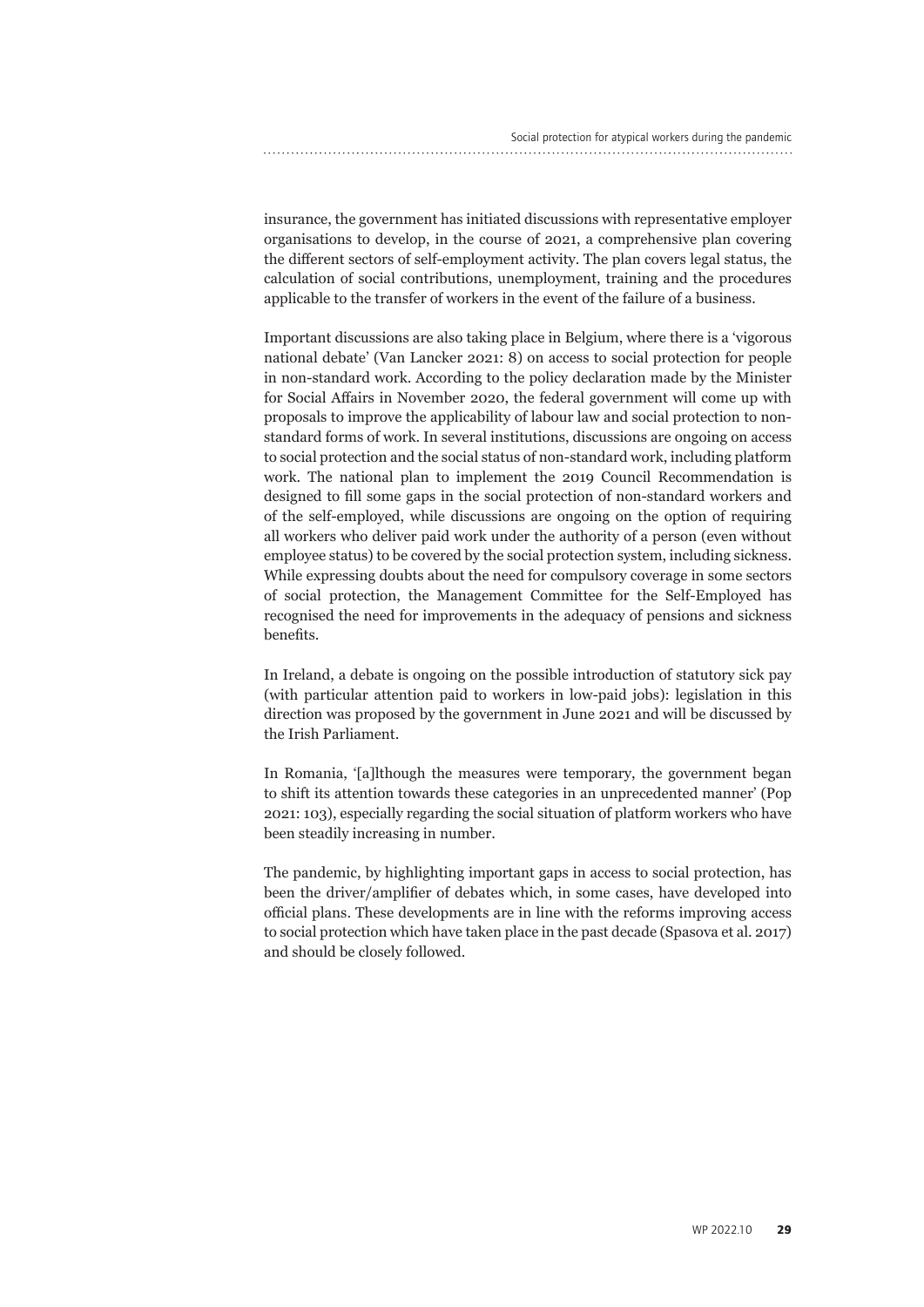# **Conclusions**

This paper has collated the key findings from a project conducted by the European Social Observatory, drawing on both an EU-wide mapping exercise and a horizontal reading of eight in-depth case studies on access to social protection for nonstandard workers and the self-employed. The thematic focus is the unemployment and sickness benefits, as well as special leave arrangements, implemented during the Covid-19 pandemic. Although these are initial assessments, the findings of our research and the detailed information emerging from the case studies provide a valuable contribution to current knowledge of the situation of non-standard workers and the self-employed during the pandemic, of the effectiveness of the measures which have been implemented to provide them with an adequate level of social protection and of the remaining gaps which prevent effective access to social protection provisions for these labour market groups.

The measures taken regarding unemployment benefit schemes, as reflected in these eight case studies, have mostly extended the duration of benefit and/or relaxed eligibility conditions. These measures are thought to have had a positive effect on access for some non-standard workers as most of these countries make duration conditional upon length of insurance, and even age, and require long qualifying periods. Two member states, Ireland and Lithuania, have created emergency unemployment benefits, which are broad in scope, and have been designed to include those with insufficient entitlements to benefit from the relevant 'ordinary' scheme.

In countries where the self-employed have access to unemployment benefit schemes, the conditions have been relaxed for them as well. However, some of the issues present before the pandemic have been underlined by the crisis, such as the problem of voluntary access leading to non-insurance (e.g. Romania), and issues regarding the income base on which contributions are paid resulting in reduced entitlement (e.g. Lithuania). In countries where the self-employed do not have formal access, nothing changed during the pandemic. The only exception is Italy, which introduced a specific benefit (ISCRO) for some self-employed categories, as a structural measure established on an experimental basis until 2023. To remedy the loss of revenue of self-employed people with no access to unemployment benefits, countries have proposed several temporary (sometimes one-off), mostly flat-rate schemes providing minimum support (Spasova and Regazzoni 2022).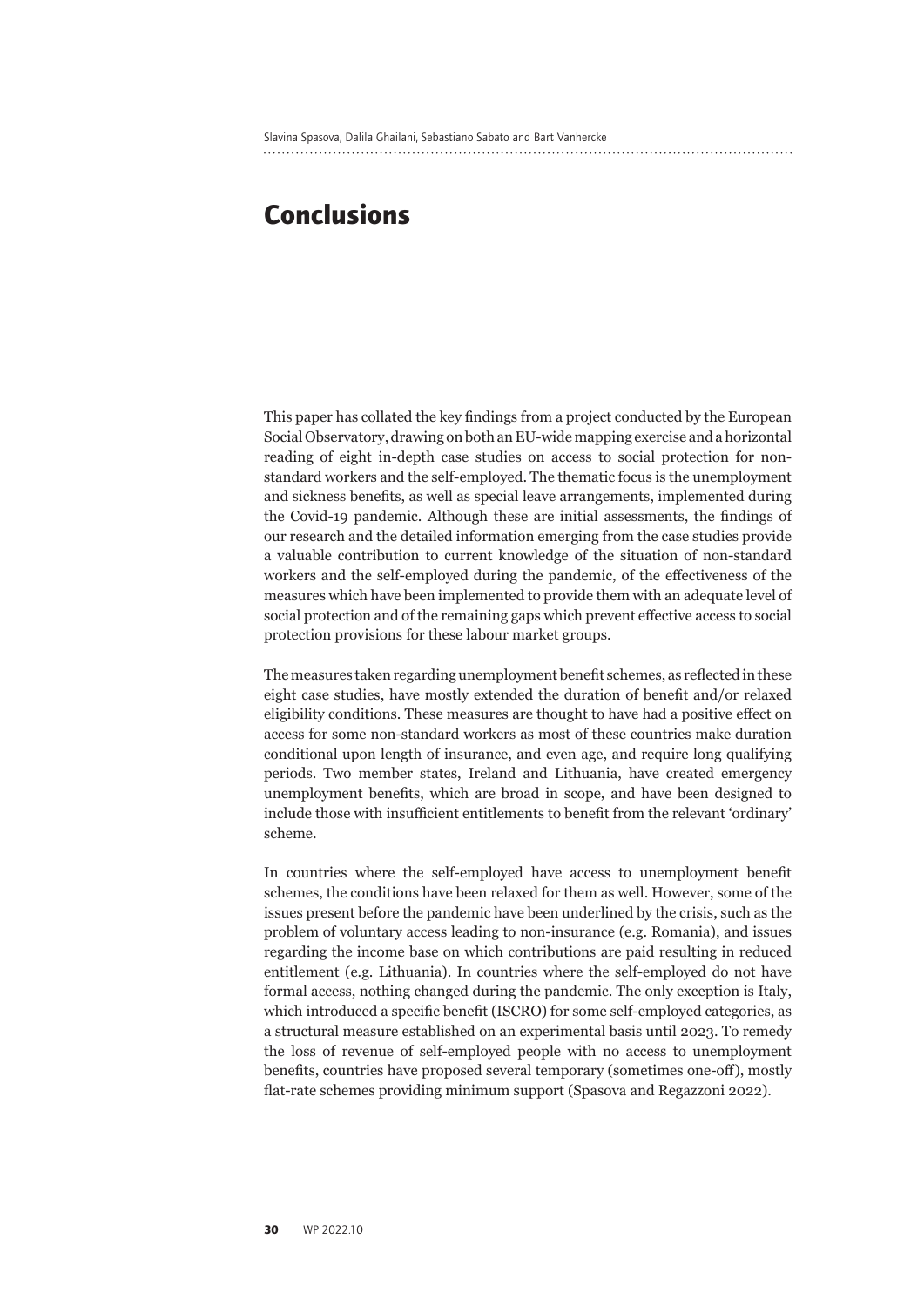Regarding sickness benefits, the pandemic measures have resulted in some improvements in the situation of the self-employed and non-standard workers (although not for all categories), but most of the measures are specific to Covid-19 and temporary, so are insufficient to fill the gaps permanently.

Governments have been careful to introduce (or extend existing) leave arrangement schemes to support working parents, enabling them to cope with the closure of schools and early childhood education and care services or to deal with times when their children have been quarantined. In most of the member states under scrutiny, the self-employed have been covered by these schemes. This shows a clear positive trend towards inclusion for this category as, unlike workers and with a few exceptions, they enjoy no compulsory protection against the risk of loss of income. However, an opportunity to include them on an equal footing with standard workers has been missed in some countries as the self-employed have nevertheless been subject to less advantageous conditions than standard workers.

It should be underlined that the socio-economic consequences of the pandemic have been considerably cushioned by the quick reactions of the member states and of the EU, and especially by job retention schemes (Baptista et al. 2021; Drahokoupil and Müller 2021; Müller and Schulten 2020) and ad hoc social assistance measures. Moreover, our examination of the adjustments made to ordinary unemployment benefits, sickness benefits and leave arrangements for working parents has demonstrated that, in many cases, crisis measures were necessary as a result of the existence of important gaps in the coverage and adequacy of these ordinary schemes.

Finally, evidence from the case studies also shows that, although governments have involved the trade unions to differing extents in the development of these pandemic measures, in most cases unions have been actively engaged in proposing measures and amendments.

The Covid-19 crisis, by underlining visible and dormant gaps, has clearly shifted political attention to the question of access to social protection for non-standard workers and the self-employed. Yet we will have to wait and see whether those who are calling for action in these areas will succeed in keeping these social issues on the agenda in the context of economic recovery and the expected return of more stringent budgetary surveillance in the EU.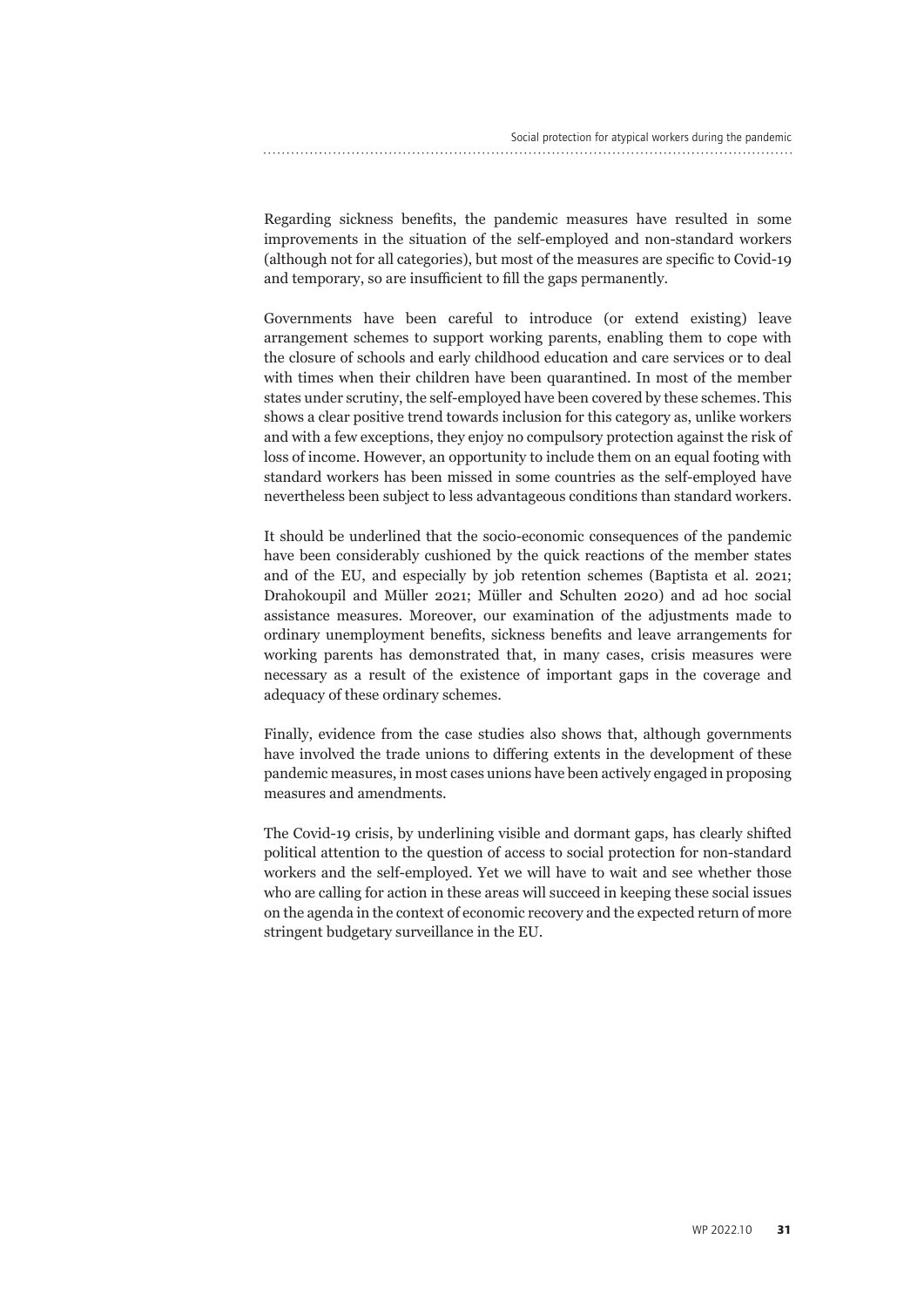## **References**

- Baptista I., Marlier E., Spasova S., Peña-Casas R., Fronteddu B., Ghailani D., Sabato S. and Regazzoni P. (2021) Social protection and inclusion policy responses to the COVID-19 crisis. An analysis of policies in 35 countries, European Social Policy Network (ESPN), Luxembourg, Publications Office of the European Union.
- Belletti C. and Norbiato R. (2021) Country chapter Italy, in Spasova S., Ghailani D., Sabato S. and Vanhercke B. (eds.) Social protection of non-standard workers and the self-employed during the pandemic. Country chapters: Belgium, France, Ireland, Italy, Lithuania, Portugal, Romania, Sweden, Report 2021.05, Brussels, ETUI, 53-62.
- Cousins M. (2021) Country chapter Ireland, in Spasova S., Ghailani D., Sabato S. and Vanhercke B. (eds.) Social protection of non-standard workers and the self-employed during the pandemic. Country chapters: Belgium, France, Ireland, Italy, Lithuania, Portugal, Romania, Sweden, Report 2021.05, Brussels, ETUI, 43-51.
- Drahokoupil J. and Müller T. (2021) Job retention schemes in Europe: a lifeline during the Covid-19 pandemic, Working Paper 2021.07, Brussels, ETUI.

Eurofound (2021) Covid-19: implications for employment and working life, Luxembourg, Publications Office of the European Union.

European Commission (2020) Access to social protection for workers and the self-employed: version 0 of the monitoring framework, Luxembourg, Publications Office of the European Union.

Fritzell J., Nelson K. and Palme J. (2021) Country chapter Sweden, in Spasova S., Ghailani D., Sabato S. and Vanhercke B. (eds.) Social protection of non-standard workers and the self-employed during the pandemic. Country chapters: Belgium, France, Ireland, Italy, Lithuania, Portugal, Romania, Sweden, Report 2021.05, Brussels, ETUI, 107-117.

ILO (2016) Non-standard employment around the world: understanding challenges, shaping prospects, Geneva, ILO.

- Lazutka R. and Navickė J. (2021) Country chapter Lithuania, in Spasova S., Ghailani D., Sabato S. and Vanhercke B. (eds.) Social protection of non-standard workers and the self-employed during the pandemic. Country chapters: Belgium, France, Ireland, Italy, Lithuania, Portugal, Romania, Sweden, Report 2021.05, Brussels, ETUI, 63-75.
- Legros M. with Huteau G. and Martin C. (2021) Country chapter France, in Spasova S., Ghailani D., Sabato S. and Vanhercke B. (eds.) Social protection of non-standard workers and the self-employed during the pandemic. Country chapters: Belgium, France, Ireland, Italy, Lithuania, Portugal, Romania, Sweden, Report 2021.05, Brussels, ETUI, 23-42.
- Matsaganis M., Ozdemir E., Ward T. and Zavakou A. (2016) Non-standard employment and access to social security benefits, Research note 8/2015, Brussels, European Commission.
- MISSOC (2021) Mutual Information System on Social Protection database. <https://www.missoc.org/>
- Moreira A., Léon M., Coda Moscarola F. and Roumpakis A. (2020) In the eye of the storm… again!, Social policy responses to Covid-19 in Southern Europe, Social Policy & Administration, 55 (2), 339-357. <https://doi.org/10.1111/spol.12681>
- Müller T. and Schulten T. (2020) Ensuring fair short-time work a European overview, Policy Brief 7/2020, Brussels, ETUI.
- OECD (2020) Covid-19-Employment and Social Policy Responses by Country, Paris, OECD. <http://www.oecd. org/coronavirus/en/policy-responses>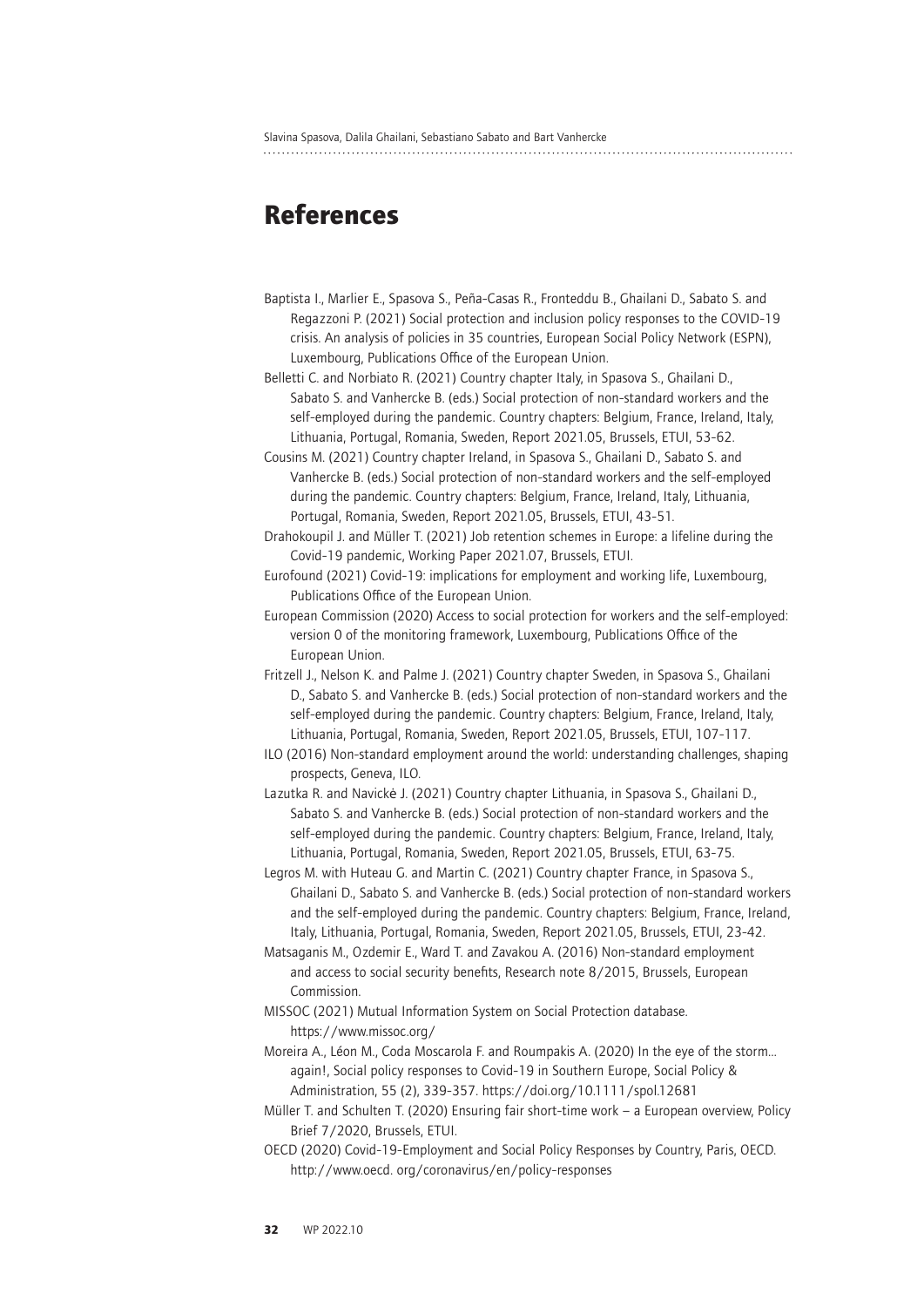Perista P. (2021) Country chapter Portugal, in Spasova S., Ghailani D., Sabato S. and Vanhercke B. (eds.) Social protection of non-standard workers and the self-employed during the pandemic. Country chapters: Belgium, France, Ireland, Italy, Lithuania, Portugal, Romania, Sweden, Report 2021.05, Brussels, ETUI, 77-89.

Pesole A., Urzi Brancati M. C., Fernández-Macias E., Biagi F. and González Vázquez I. (2018) Platform workers in Europe, evidence from the COLLEEM survey, EUR29275, Luxembourg, Publications Office of the European Union. <http://dx.doi.org/10.2760/742789>

- Pop L. M. (2021) Country chapter Romania, in Spasova S., Ghailani D., Sabato S. and Vanhercke B. (eds.) Social protection of non-standard workers and the self-employed during the pandemic. Country chapters: Belgium, France, Ireland, Italy, Lithuania, Portugal, Romania, Sweden, Report 2021.05, Brussels, ETUI, 91-106.
- Schoukens P. (2020) Digitalisation and social security in the EU. The case of platform work: from work protection to income protection?, European Journal of Social Security, 22 (4), 434-451.<https://doi.org/10.1177/1388262720971300>

Spasova S., Bouget D., Ghailani D. and Vanhercke B. (2017) Access to social protection for people working on non-standard contracts and as self-employed in Europe. A study of national policies, Luxembourg, Publications Office of the European Union.

- Spasova S. and Wilkens M. (2018) The social situation of the self-employed in Europe: labour market issues and social protection, in Vanhercke B., Ghailani D. and Sabato S. (eds.), Social Policy in the European Union: state of play 2018, Brussels, ETUI and European Social Observatory, 97-116.
- Spasova S., Bouget D., Ghailani D. and Vanhercke B. (2019) Self-employment and social protection: understanding variations between welfare regimes, Journal of Poverty and Social Justice, 27 (2), 157-175.

<https://doi.org/10.1332/175982719X15538492348045>

- Spasova S., Ghailani D., Sabato S., Coster S., Fronteddu B. and Vanhercke B. (2021a) Non-standard workers and the self-employed in the EU: social protection during the Covid 19 pandemic, Report 2021.02, Brussels, ETUI.
- Spasova S., Ghailani D., Sabato S. and Vanhercke B. (eds.) (2021b) Social protection of non-standard workers and the self-employed during the pandemic. Country chapters: Belgium, France, Ireland, Italy, Lithuania, Portugal, Romania, Sweden, Report 2021.05, Brussels, ETUI.
- Spasova S. and Regazzoni P. (2022 forthcoming) The self-employed in job retention schemes during the Covid-19 Pandemic: were they really protected?, International Social Security Review, 75 (2).
- Van Lancker A. (2021) Country chapter Belgium, in Spasova S., Ghailani D., Sabato S. and Vanhercke B. (eds.) Social protection of non-standard workers and the self-employed during the pandemic. Country chapters: Belgium, France, Ireland, Italy, Lithuania, Portugal, Romania, Sweden, Report 2021.05, Brussels, ETUI, 7-21.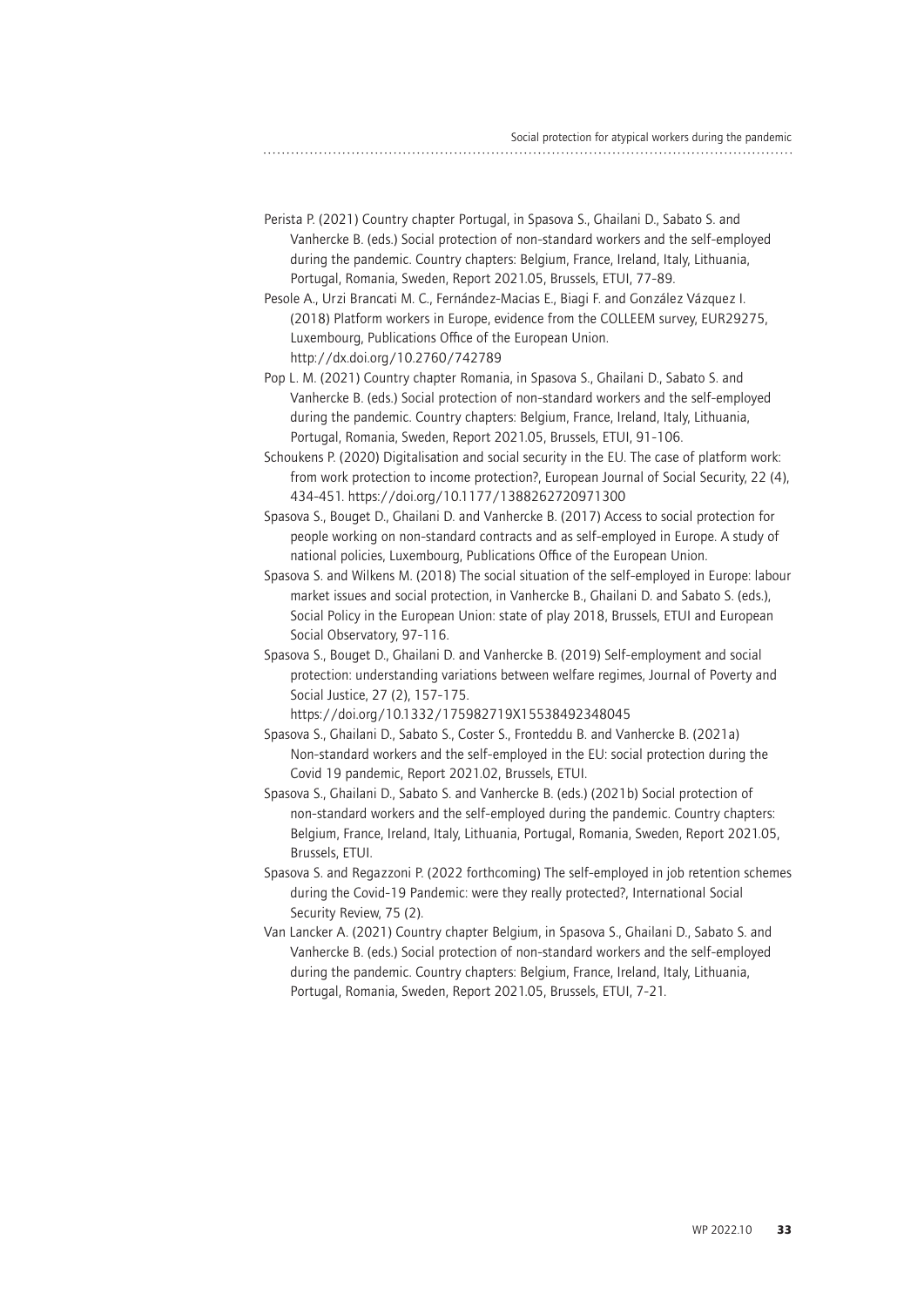### 

# **Annex List of country acronyms**

| AT        | Austria     |
|-----------|-------------|
| ВE        | Belgium     |
| ВG        | Bulgaria    |
| CY        | Cyprus      |
| CZ        | Czechia     |
| DE        | Germany     |
| DK        | Denmark     |
| ЕE        | Estonia     |
| EL        | Greece      |
| ES        | Spain       |
| FI        | Finland     |
| FR        | France      |
| НR        | Croatia     |
| нu        | Hungary     |
| IE        | Ireland     |
| ΙT        | Italy       |
| LT        | Lithuania   |
| LU        | Luxembourg  |
| LV        | Latvia      |
| МΤ        | Malta       |
| ΝL        | Netherlands |
| PL        | Poland      |
| PT        | Portugal    |
| RO        | Romania     |
| SE        | Sweden      |
| SI        | Slovenia    |
| <b>SK</b> | Slovakia    |
|           |             |